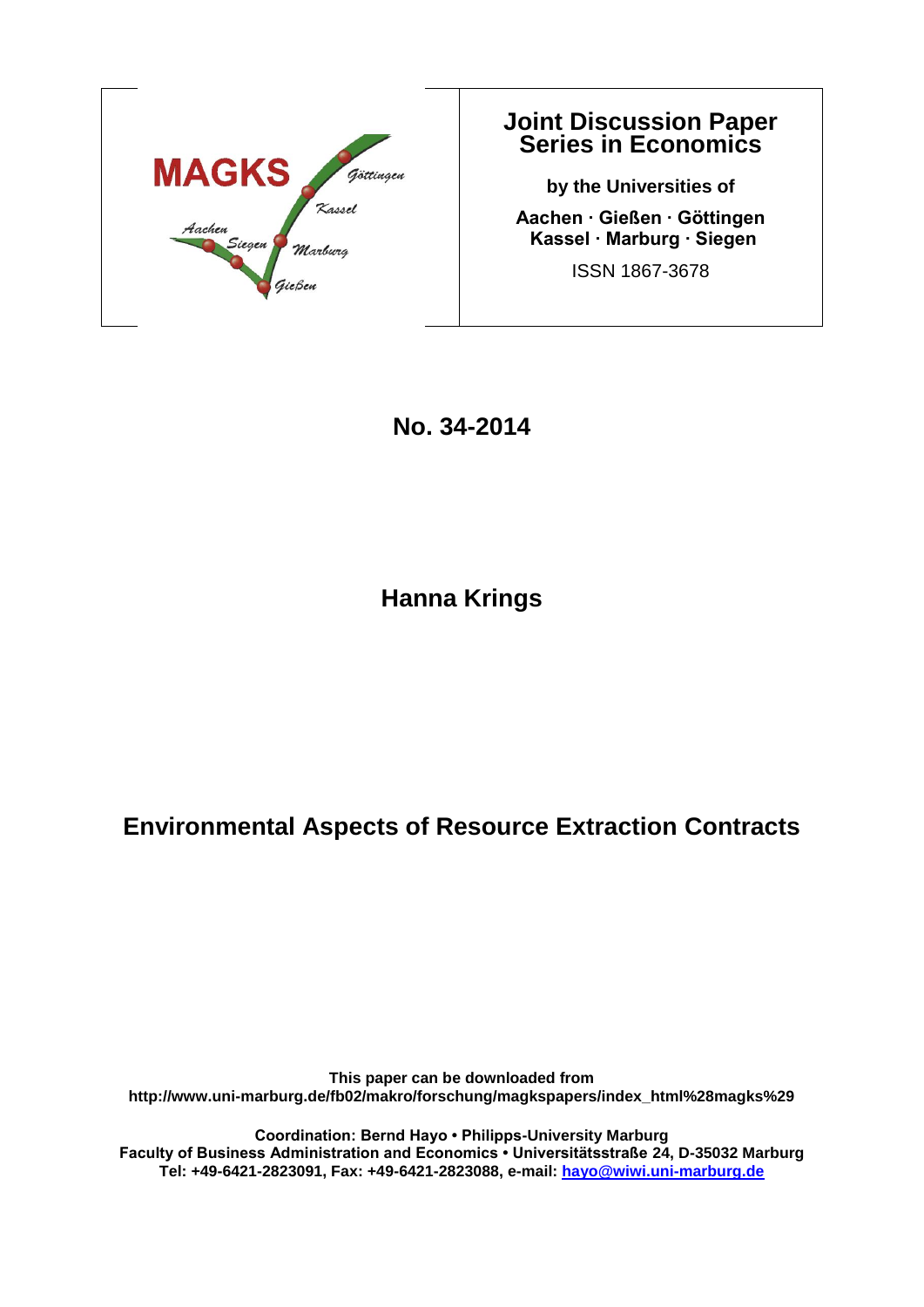## Environmental Aspects of Resource Extraction **Contracts**

Hanna Krings

RWTH Aachen University<sup>∗</sup>

#### Abstract

This paper analyzes resource partnerships and their influence on the environmental quality in a resource-rich country by introducing incomplete contracts, imperfect property rights protection, and a lack of valuation for the environment by the government in the South. Employing numerical simulations, I determine the equilibrium extraction rate, the applied extraction technology, and the environmental quality in dependence of the state of democracy in the resource-rich country. In contrast to what one might expect, under certain circumstances it can be environmentally beneficial to have incomplete contracts that induce the utilization of a suboptimal technology for resource extraction. Further, reducing the holdup problem by shifting bargaining power to the North, is only desirable if the environmental quality increases with a better extraction technology.

JEL classification: F18, Q37, Q56 Keywords: Resource Extraction, Environment, North-South Trade

<sup>∗</sup>Address: RWTH Aachen University, School of Business and Economics, Templergraben 64, 52056 Aachen, Germany. Email: hanna.krings@rwth-aachen.de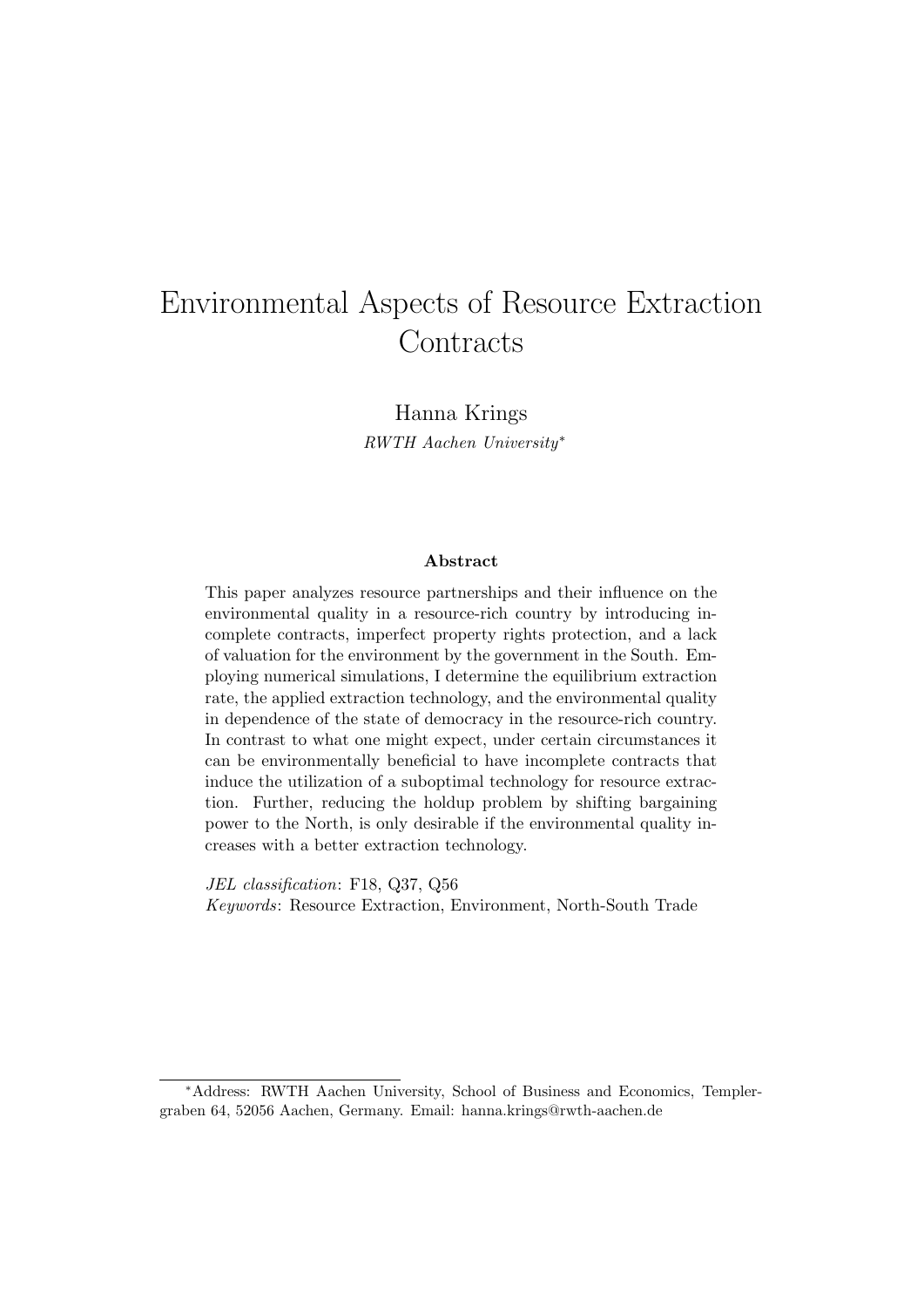### 1 Introduction

Natural resources, such as rare earth elements or platinum, are an essential input in the production of high technology goods. Firms in industrialized countries (from now on: the North) producing these high-tech products depend on imports of natural resources due to highly limited domestic reserves. The North relies heavily on the supply from resource-rich countries, which can often be classified as developing or emerging countries (the South). The South, for its part, lacks appropriate technology needed for the extraction of natural resources which could be provided by the North. A resource partnership presents one solution to this bilateral problem. Within a resource partnership, a multinational corporation and the government from a resourcerich country negotiate a resource extraction contract. In this contract the partners agree on extracting natural resources from the South's territory by applying an extraction technology which is provided by the North. The extracted resources can be used by the North as an input in the production of high-technology goods. Hence, a resource extraction contract<sup>1</sup> seems to be a win-win situation for both partners. One example of such a partnership is the engagement of the AngloAmerican corporation in Chile with regard to the extraction of copper. The multinational contributes the extraction technology to this co-operation and also exhibits the mining and final processing of the natural resource (AngloAmerican, 2013). Through taxation the Chilean government receives a share of the revenue generated by AngloAmerican.

The process of resource extraction is, however, polluting and detrimental to the environment in the resource-rich country. The extent of pollution caused by extracting resources depends on the quality of the technological equipment used for the extraction process (from now on: extraction technology or simply technology) and the amount of resources extracted. The provision of the optimal extraction technology cannot be guaranteed due to the incomplete nature of resource extraction contracts, and consequently the non-cooperative determination of the extraction technology by the North. A technology producing less waste or relying on less chemicals during the extraction process is referred to as being "cleaner". The cleaner the quality of the extraction technology, the lesser the harm caused by the extraction process on the local environment. However, in correspondence with the Porter hypothesis (Porter, 1991; Porter and van der Linde, 1995) I assume that applying a better extraction technology does not only mean reducing the pollution caused by resource extraction but also enhancing cost efficiency in

<sup>&</sup>lt;sup>1</sup>The terms "resource extraction contract" and "resource partnership" are used interchangeably in this analysis.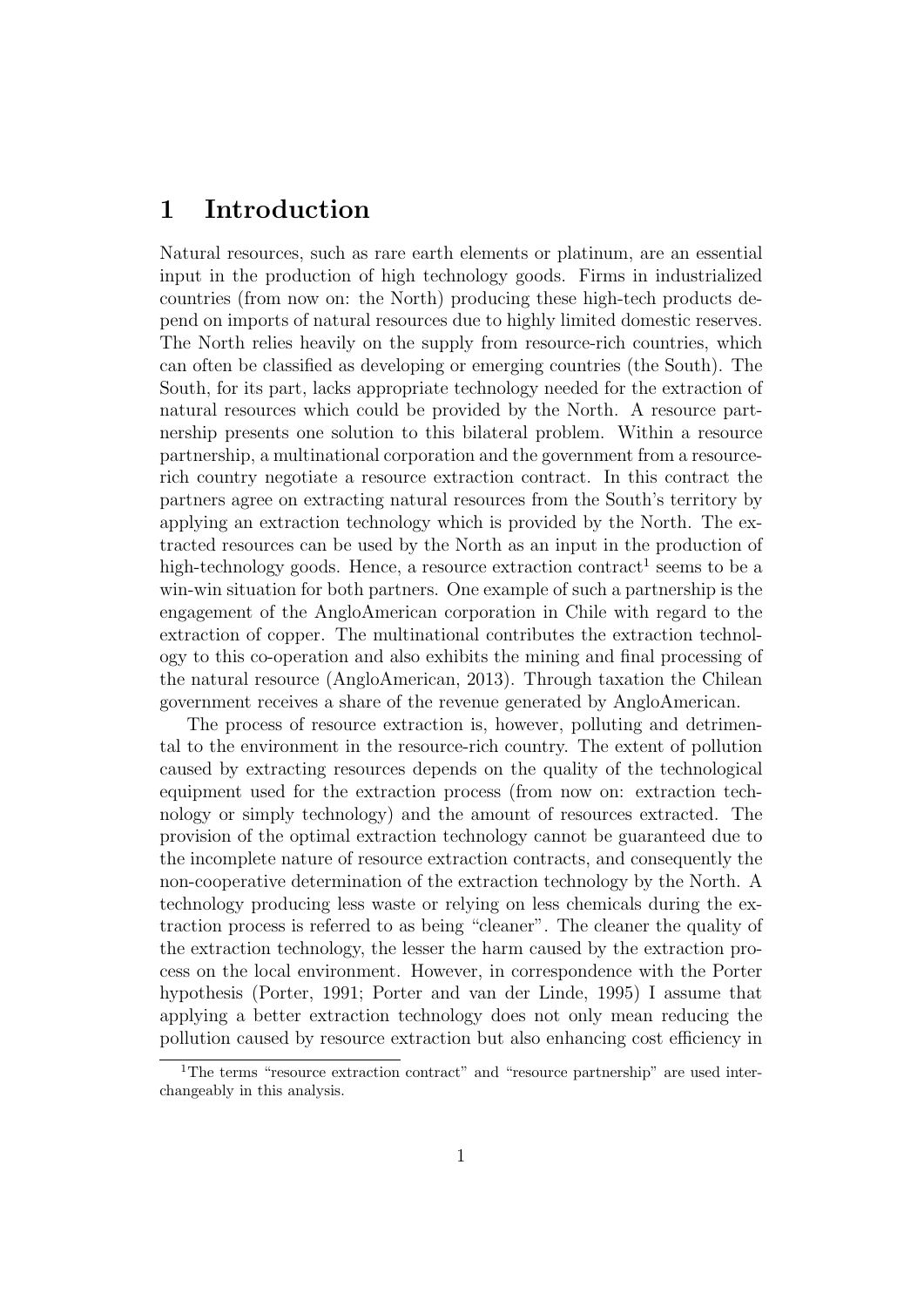the extraction process.

I apply a game-theoretic approach to show how forming a resource partnership affects the environment in the resource-rich country. Within this setting, the quality of the extraction technology applied as well as the amount of resources extracted are determined. I identify the conditions under which an improvement in the extraction technology is beneficial or harmful for the environment. I point out two externalities that influence the North's decision on the extraction technology it wants to provide. In particular, for one, the resource partnership is based on a contract which cannot be fully enforced ex post due to its incomplete nature.<sup>2</sup> Since the investment undertaken by the North is contract-specific, a holdup problem as defined by Williamson (1985) and Grossmann and Hart (1986) arises. Consequently, a lack of incentives results for the North regarding the investment in the optimal extraction technology. As a second issue, the model developed in this paper accounts for the lack of environmental consciousness in developing countries. This limited degree of environmental awareness by the ruling government results in a negligence towards the environmental quality when negotiating on the resource extraction contract. The activities of Royal Dutch Shell in Nigeria, for example, demonstrate the consequences of a lack in environmental awareness of a resource-rich country in combination with resource extraction conducted by a multinational company. The oil recovery in the Niger Delta has caused substantial ecological damage to the vulnerable ecosystem, for example through oil spills, drilling sludge, and road construction (The Guardian, 2013). While the damage is neglected by the government, the consequences for the rural population and the environment are dramatic. I investigate upon the impact of both externalities on the provision of the extraction technology, the consequences for the resource extraction rate, and the resulting level of environmental quality in the resource-rich country.

The degree of democratization in the South influences to some extent both externalities. I therefore define democracy, or the degree of democratization, to mirror the quality of property rights protection as well as the degree of environmental awareness of the government. This assumption about the two dimensions of democracy is supported by two areas of research. In the first approach, a positive correlation of democracy and property rights protection has been theoretically suggested and empirically confirmed (Knutsen, 2011).<sup>3</sup>

<sup>2</sup>Examples, such as the Ecuadorean President Rafael Correa raising the share of oil windfall taxes from 50% to 99% in 2007, portray the risk of expropriation for foreign investors in the extractive sector in developing countries (The Economist, 2013).

<sup>3</sup>Additional work on the positive correlation between democracy and property rights can, e.g., be found in North and Weingast (1989), Adsera et al. (2000), Leblang (1996), and Clague et al. (1996).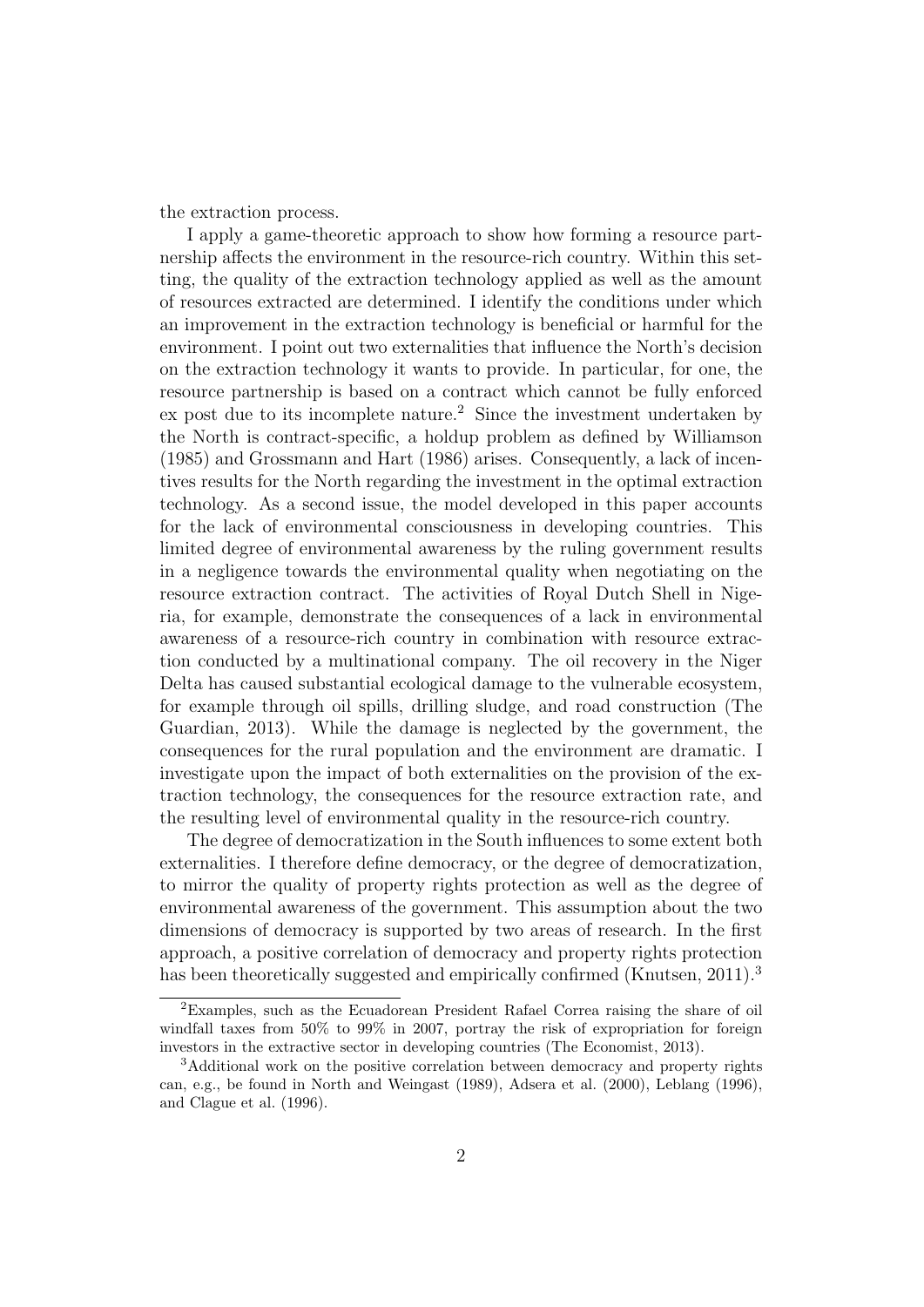Li (2009) shows that the risk of expropriation is lower in democracies than in autocracies. Correspondingly, I assume that a more advanced democratic state of the South implies a higher quality in property rights protection and therewith a reduction in the risk of expropriation. According to the second approach, the degree of environmental consciousness in a country depends to a large degree on the state of its democratic institutions. Based on empirical findings of, among others, Arvin and Lew (2011), I assume that regimes of less developed countries have a lower valuation of the environment. Hence, a less democratic government puts less emphasis on the preservation of the local environment when negotiating upon the terms and conditions of a resource extraction contract.<sup>4</sup> In the following, the equilibrium quality of the extraction technology, the amount of resources extracted, and the resulting environmental quality are therefore determined in dependence on the condition of the democratic institutions in the South. Throughout this paper, I refer to (the state or level of) democracy or (the condition of) democratic institutions to characterize the state of the government in the resource-rich country with regard to both externalities. The process of democratization describes an improvement in this state.

The research question about the environmental impact of a resource partnership is answered in two sequences. First, how does a chosen extraction technology affect the environment? And second, which technological quality is applied in a resource partnership and what are the consequences for the environment in dependence on the democratic condition of the host country? Two main results can be emphasized. For one, an improvement in the quality of the extraction technology does not necessarily lead to a better quality of the environment. In analogy to Smulders and Di Maria (2012), I classify an extraction technology whose improvement leads to a higher degree of environmental destruction as "brown". If the improvement is environmentally beneficial, I consider the technology as "green". For the second finding, two channels through which democracy in the South has an impact on the North's decision on the quality of the extraction technology are defined. It is shown that no clear-cut relationship between the degree of democratization and the quality of the applied extraction technology can be found. Correspondingly, the impact of democratization on the South's environmental state is also ambiguous. Finally, a numerical simulation substantiates the analytical results.

This paper relates to three different strands of literature. The literature on resource extraction contracts analyzes the formation of international co-

<sup>4</sup>Similar findings are presented, a.o., in Bhattarai and Hammig (2004) and Fredriksson and Wollscheid (2007).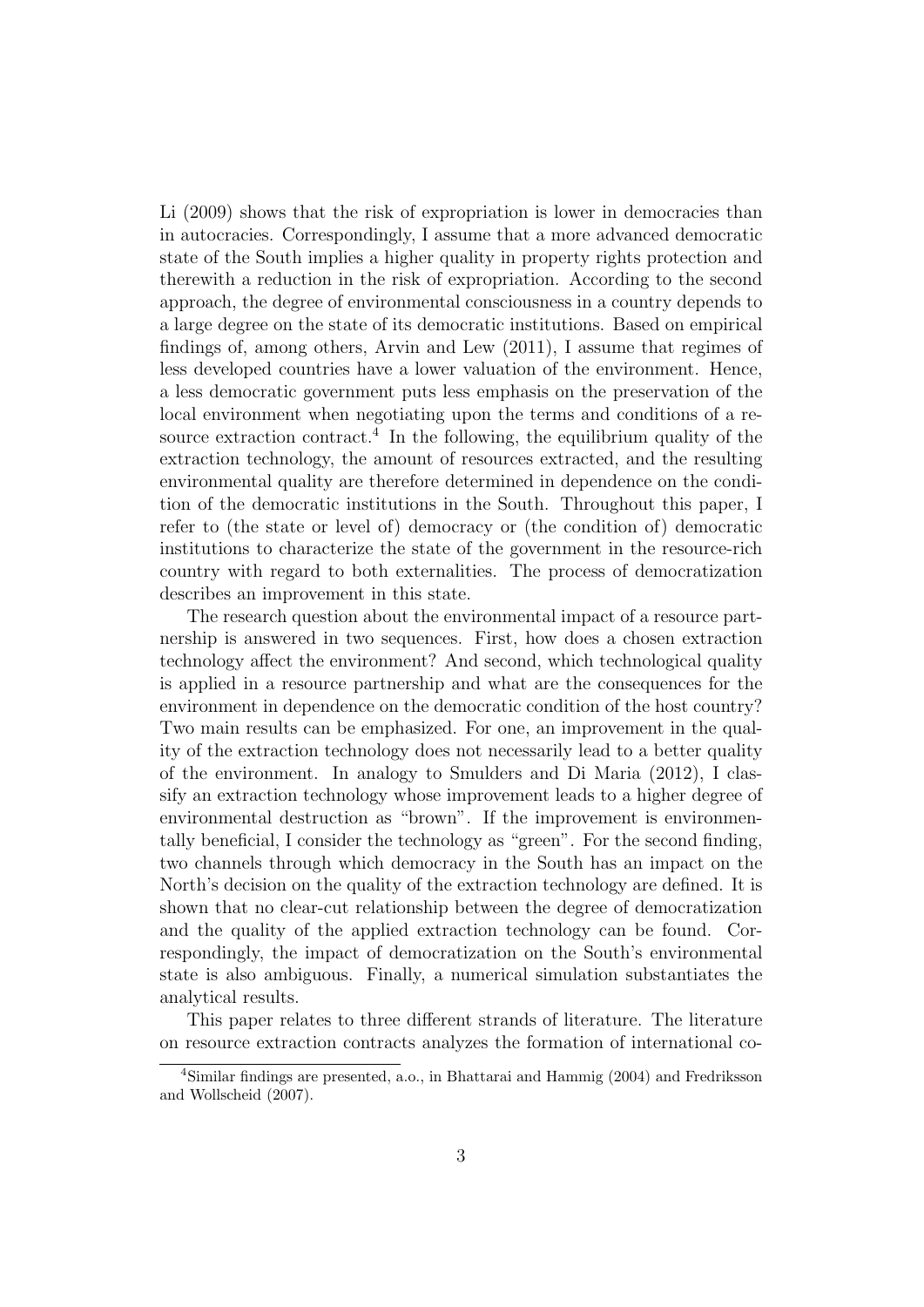operations for the joint exploitation of natural resources. The focus here lies on the North's investment decision in light of the risk of expropriation due to an insecure investment environment in resource-rich countries (see e.g. Di Corato 2013, Engel and Fischer 2008, and Hajzler 2014). Hajzler (2012) identifies the extractive sector as being especially prone to expropriation. Deacon and Bohn (2000) reflect upon the relevance of political instability causing insecure investment in the extractive sector. The impact of democracy on foreign direct investment (FDI) is debated in the literature. On the one hand, a.o., Jensen (2003), Li (2009) and North and Weingast (1989) argue that due to strengthened property rights protection, countries with democratic institutions attract FDI. I adopt this approach due to my focus on the property rights aspect of democracy. On the other hand, Li and Resnick (2003) show that when correcting for the positive impact of property rights protection, democratic institutions hinder the investment of multinational corporations. It is argued that multinational enterprises can better exploit the profits from their investment if an autocratic regime rules the host country. Asiedu and Lien (2011) find that for countries with an exceptionally high share of exports from the extractive industries democracy may reduce investments. To my knowledge, the aspect of environmental destruction has neither been considered in the research on resource extraction contracts nor in the research on the relationship between democracy and FDI in the extractive sector. In the field of environmental economics, Smulders and Di Maria (2012) classify abatement technologies into green versus brown technologies. I apply this concept to the setting of resource partnerships and determine the quality of the extraction technology applied in dependence to the state of democracy in the resource-rich country.

In the following, I start off by introducing the model that describes a resource partnership and presents the equilibrium level of technological quality provided by the North. The impacts of an improvement in the technology as well as of the process of democratization on the environmental quality are described in section 3. I distinguish three channels through which democratization in the South influences the environmental quality. The numerical simulations presented in the subsequent section 4 substantiate the analytical findings. Finally, the last section sums up the results.

### 2 The Model

The environmental quality  $E$  in a resource-rich country is a function of the quantity of resources extracted  $R$  and the quality of the technology  $T$  applied in the extraction process, i.e.  $E = f(R, T)$ . I consider a resource partner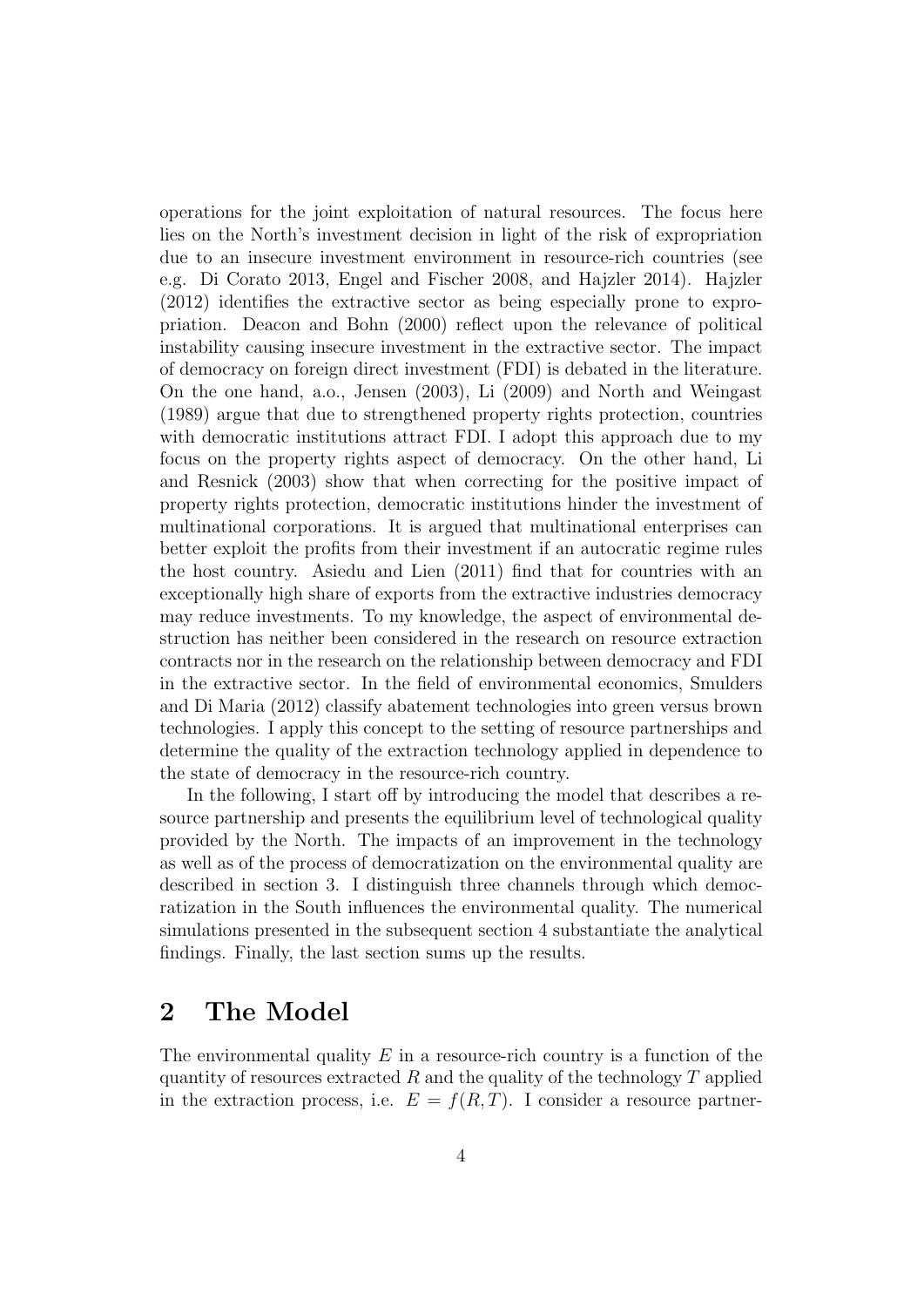ship within which both of these variables are determined. This partnership is modeled as a two-stage game with two actors  $i \in \{N, S\}$ : A firm in an industrialized country, the North  $(N)$ , which provides the extraction technology and produces high-technology goods on the basis of natural resources, and a developing country, the South  $(S)$ , which is rich in natural resources. In the first stage of the game, the North decides upon its provision of a resource extraction technology of quality  $T$ . For the construction of this technology, sunk investment costs of  $s(T) = \frac{1}{2}\chi T^2$  occur, which are solely born by the North. It is assumed that the marginal investment costs are increasing with the quality of the extraction technology. In the second stage, the North and the South form a cooperation and decide jointly on the extraction of the resource R. The Nash-bargaining solution determines the amount of resources to extract, such that both parties' surplus from entering the partnership is maximized. The respective utility levels in case of a failure of the partnership give the outside options and therewith the bargaining power of both partners.

During the extraction process two types of costs emerge whose extent depends on the provided extraction technology: the extraction costs  $a(T)$ and the environmental damage  $d(T)$  per extracted resource unit. It is assumed that the extraction costs  $a(T)$  are born by the North while the South is affected by the environmental damage  $d(T)$ .<sup>5</sup> The marginal costs resulting from resource extraction,  $a(T) = A - \alpha T$ , depend negatively on the quality of the extraction technology applied in the extraction process. Analogously, the marginal environmental damage also decreases with an improvement in the extraction technology, giving  $d(T) = D - \delta T$ . Hence, the quality of the extraction technology has two dimensions: efficiency and cleanliness. In correspondence to Porter's hypothesis claiming "that a reduction in pollution may lead to an improvement in [...] productivity" (Ambec et al., 2011), I thereby assume a positive relationship between cost efficiency and environment-friendliness resulting from an increase in the quality of the extraction technology. $6$  The extracted resource is then shipped to the North,

 ${}^{5}$ This is a convenient assumption. An alteration of the cost allocation does not, however, alter the outcomes for the equilibrium level of resource extraction and the quality of the extraction technology. Hence, the equilibrium environmental quality is also not affected by this assumption.

<sup>6</sup>This assumption is based on Porter (1991) and Porter and van der Linde (1995), who argue that innovations resulting from well-designed environmental regulations can enhance competitiveness. Ambec et al. (2011) provide a survey of the theoretical and empirical support for the Porter hypothesis. Additional empirical support for Porter's hypothesis can be found in the Business Risk Report for the Mining and Metals Industry for 2012 - 2013 (Ernst&Young, 2012) and in the mining sector, which promotes the application of clean technology (CleanMiningAlliance, 2012).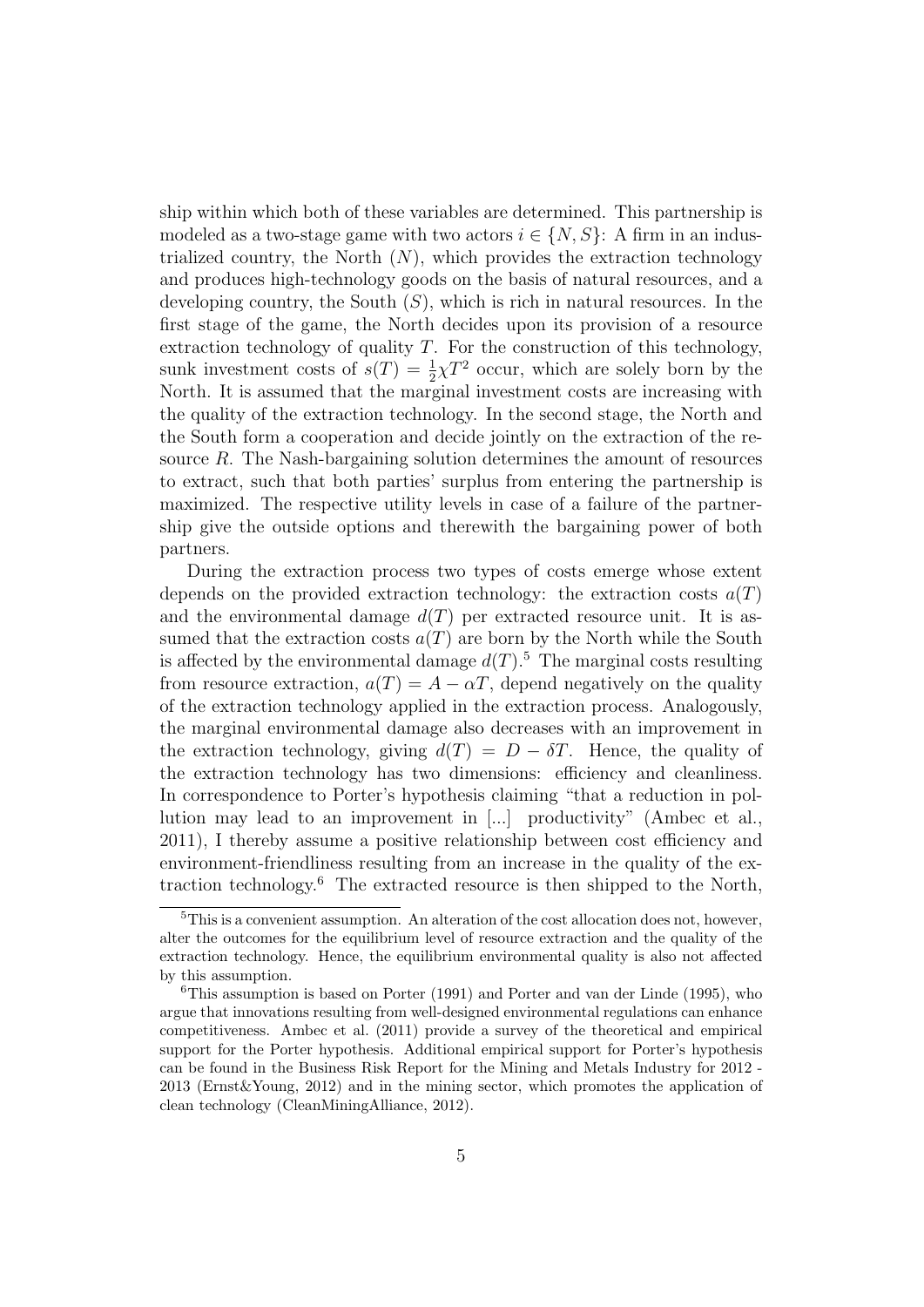which produces and sells a final good Q based on this resource. For the sake of simplicity, a linear production function for the final good with  $Q = R$ is assumed. Part of the revenue earned by the North from selling the final good, i.e. a side payment  $Z$ , is used to reimburse the South for the costs from environmental pollution and to share revenues. It is assumed that the North has market power on the final goods market, facing a linear demand function  $p(Q) = v - bQ$ . Subtracting the extraction costs  $a(T)$  as well as the side payment Z for the South from the return yields the North's payoff function

$$
G_N = p(R)R - a(T)R - Z \tag{1}
$$

in dependence on the amount of resource extraction. For the South, the side payment Z marks the revenues while it has to bear the environmental damage  $d(T)$  caused by resource extraction. It is assumed that the South's government lacks environmental consciousness to a certain degree and therefore does not fully internalize the environmental harm caused by resource extraction, which, however, is fully perceived by the society of the South. One example for this assumption is the Peruvian government which approved the expansion plans of the Camisea gas project despite its threatening the lives of the indigenous people (Feather, 2014). Another example is the Bijola Mining Area in Rajasthan, India, where various minerals are extracted. The case study by Chauhan (2010) describes the consequences of mining with regard to deforestation, habit destruction, biodiversity erosion and air and water pollution for workers and inhabitants. Licenses for mining are nevertheless distributed by the government. Based on the argumentation of, a.o., Arvin and Lew (2011), the degree of environmental consciousness is assumed to behave in a proportional manner to the development of democratic institutions of a country. Hence, the internalization of the environmental damage depends on the degree of democratization  $\omega$  in the South with  $\omega \in (0,1)$ . Thus, the government of the South aims at maximizing its payoff function

$$
G_S = Z - \omega d(T)R.
$$

I assume that the partners engage in Nash-bargaining to determine the size of the side payment  $Z^*$  as well as of the amount of resources to extract  $R^*$ , such that the Nash-product

$$
N = (G_N - OO_N)(G_S - OO_S)
$$
\n<sup>(2)</sup>

is maximized. The countries' excess utilities consist of their respective payoff functions  $G_i$  minus the outside options  $OO_i$ . By finding the Nash-bargaining solution, the joint payoff  $G = G_N + G_S$  with

$$
G(T, \omega) = p(R)R - a(T)R - \omega d(T)R
$$
\n(3)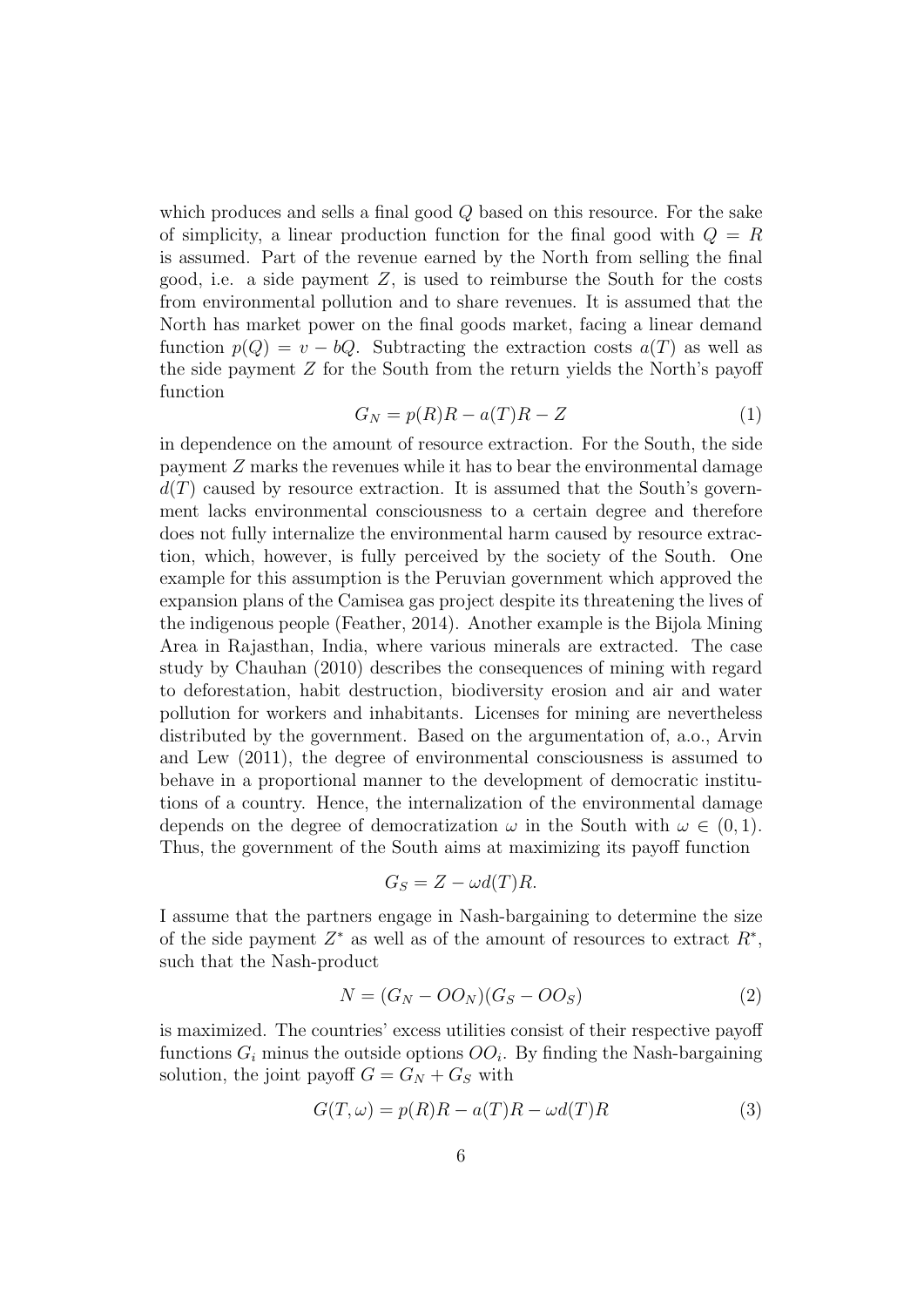is simultaneously maximized.

Solving the model backwards, the partners jointly determine the level of R in the second stage of the game, such that the joint payoff function in equation (3) is maximized. The equilibrium resource level  $R^*$  with

$$
R^*(T,\omega) = \frac{v - a(T) - \omega d(T)}{2b} \tag{4}
$$

leads to a joint payoff of

$$
G^*(T,\omega) = \frac{(v - a(T) - \omega d(T))^2}{4b} = bR^{*2}.
$$
 (5)

Both functions depend on the quality of the extraction technology T provided by the North and the degree of democratization  $\omega$  in the South. The extraction technology is to be determined endogenously in the first stage of the game while the state of the democracy is taken as exogenous to the setting of the resource partnership.

In the first stage of the game, the North determines its investment level for the provision of the extraction technology  $T$  in the partnership. In equilibrium, the North supplies the quality of extraction technology that maximizes its profit function. Implementing  $Z^*$  as the level of the side payment that maximizes the Nash-Product in equation (2) into the North's payoff function  $G_N$  (1) and subtracting the investment costs  $s(T)$  gives the North's profit function  $\pi_N$  with

$$
\pi_N(T,\omega) = \frac{G^*(T,\omega)}{2} + \frac{OO_N(T,\omega) - OO_S(T,\omega)}{2} - s(T). \tag{6}
$$

The outside options for the two partners are defined as  $OO<sub>N</sub> = \omega MT$  and  $OO<sub>S</sub> = (1 - \omega)MT$ , where M is the market price per quality unit of technology. They describe the respective alternative payoffs for the North and the South in case of a breakdown of the resource partnership. That is, if no bargaining solution is reached in the second stage of the game and hence no resources are being extracted, the only option to earn revenue is to sell the extraction technology that has been provided by the North. Depending on the quality of the property rights protection in the South, the North faces a risk of expropriation concerning its investment. Hence, the quality of the property rights determines which of the partners owns the extraction technology and is able to earn revenues in the case of a failure of the partnership. In correspondence to the argumentation of Knutsen (2011),  $\omega$ , the state of democracy, serves as an indicator for the quality of property rights protection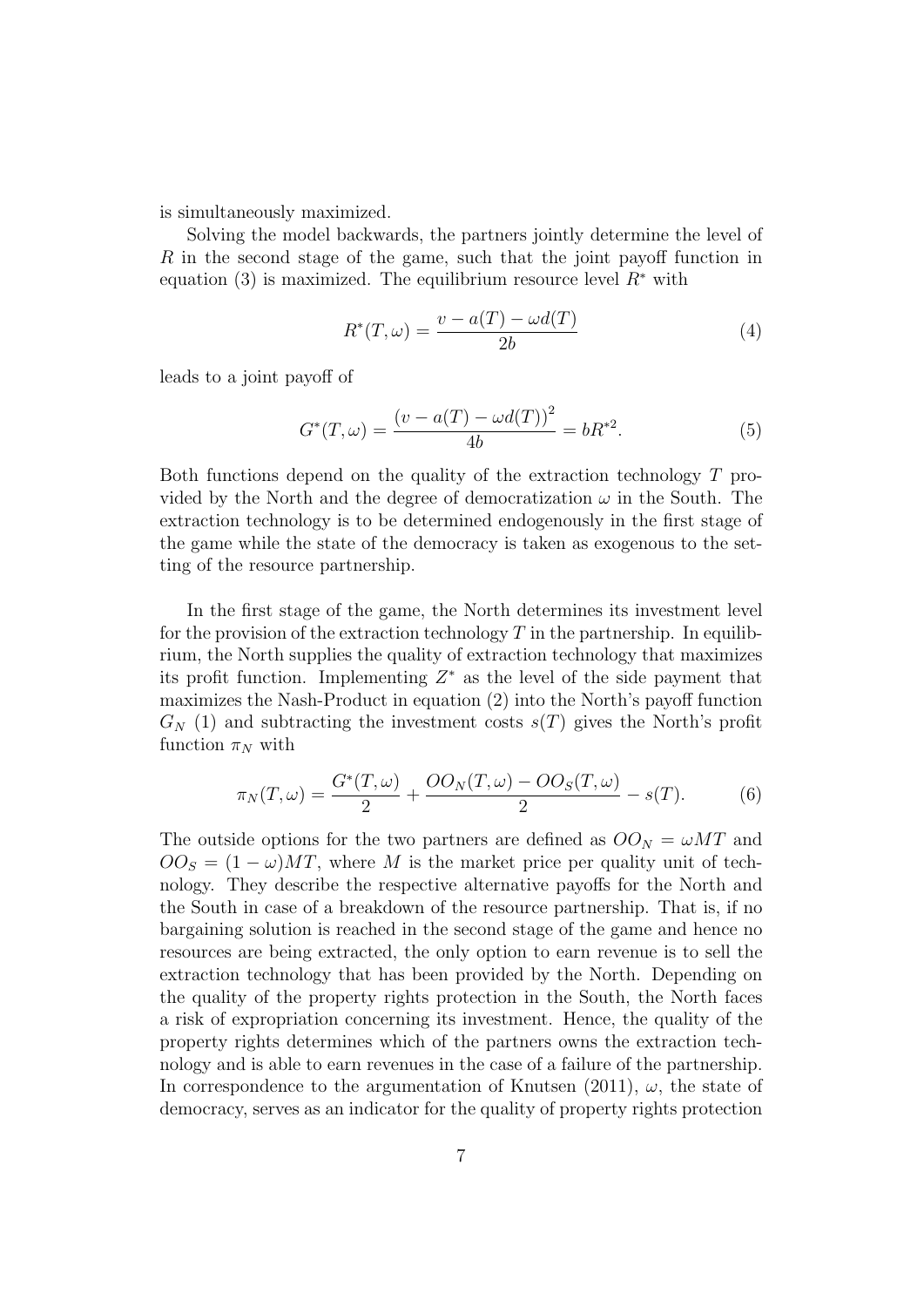in the South. Therewith,  $(1-\omega)$  gives the probability of expropriation for the North. The risk of expropriation is higher in less democratic host countries, i.e. for a lower value of  $\omega$ . Thereby, an inversely proportional relationship between the risk of expropriation and democratic institutions is assumed. In the end, the degree of democratization in the South determines the size of the bargaining power of both partners.

The North's decision on the quality of the extraction technology supplied depends on the risk of expropriation and its expected profit. Hypothetically, if contracts were complete and hence the risk of expropriation eliminated, the North would provide an extraction technology of quality

$$
T^{CC}(\omega) = \frac{(v - A - \omega D)(\alpha + \omega \delta)}{2b\chi - (\alpha + \omega \delta)^2},\tag{7}
$$

such that the joint profit function  $\pi = G^* - s(T)$  was maximized (I call this the "Complete Contracts" Case). In equilibrium, however, the North provides an extraction technology of quality  $T^{eq}$ , depicted below, which maximizes its own profit function, stated in equation (6).

$$
T^{eq}(\omega) = \frac{(v - A - \omega D)(\alpha + \omega \delta)}{4b\chi - (\alpha + \omega \delta)^2} + \frac{(\omega - \frac{1}{2})M}{\chi - \frac{1}{4b}(\alpha + \omega \delta)^2}
$$
(8)

When comparing the first term of the equilibrium quality level of the extraction technology in equation (8) with the higher level given in equation (7) the occurrence of a holdup problem becomes obvious.<sup>7</sup> With a better property rights protection and a larger outside option of the North, the holdup problem can be reduced, i.e. the second term of equation (8) increases.

In the subsequent analysis, I start my investigation of the environmental outcome of the resource partnership with a simplified version of the model, notated as "Benchmark", in which the outside options are assumed to be equal to zero  $(M = 0)$ , giving the North a profit function of  $\pi_N = \frac{1}{2} G^*(\omega, T)$  $s(T)$ . In equilibrium a "Benchmark" technological quality of

$$
\tilde{T}^{eq}(\omega) = \frac{(v - A - \omega D)(\alpha + \omega \delta)}{4b\chi - (\alpha + \omega \delta)^2}
$$
\n(9)

is obtained. In the later part of section 3, the scenario "Outside Options" extends upon the "Benchmark" case by including the bargaining power of both partners. Then the simplifying assumption of zero outside options is

<sup>&</sup>lt;sup>7</sup>Only in the case of perfect democracy, i.e. with  $\omega = 1$ , and when  $OO_N = G^*$ , will the North choose the  $T^{CC}$  as equilibrium level of technological quality.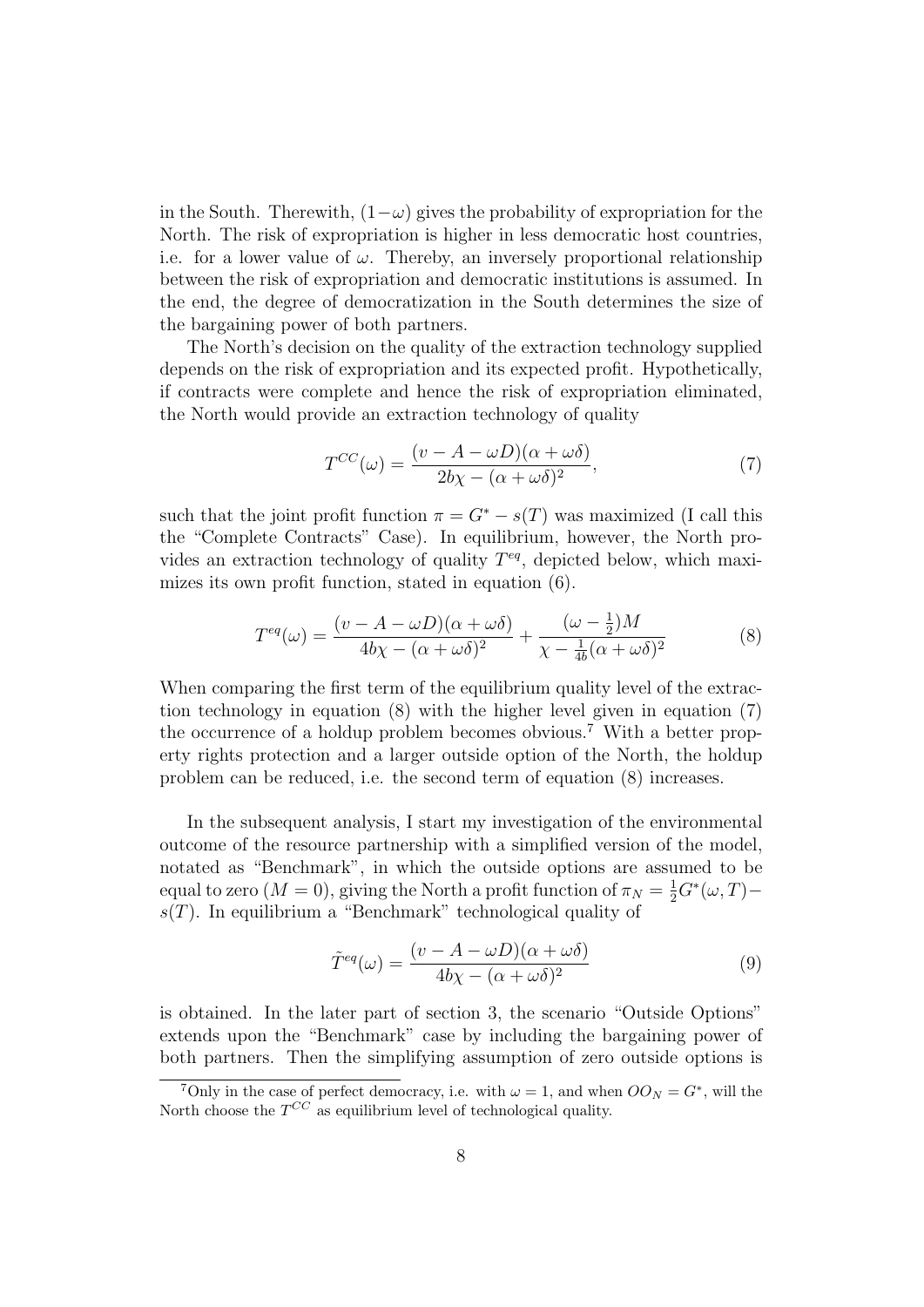relaxed leading to the equilibrium outcome with  $T = T^{eq}$ , as defined in equation (8). Distinguishing between these three cases allows us to identify the separate effects and mechanisms occurring in the model. For one, the "Complete Contracts" case gives the optimal outcome such as a social planner would arrange it and serves as a point of reference. In the "Benchmark" scenario the consequences of the lack of environmental consciousness on behalf of the South's government can be observed. Finally, the inclusion of outside options in the third scenario allows illustrating the consequences of poor property rights protection for the environment.

### 3 The Environment in Resource Partnerships

The quality of the extraction technology applied in the resource partnership crucially affects the resulting state of the South's environment. As indicated above, the environmental quality is a function of the quantity of resources extracted and the technology applied, with the former also being a function of the latter and both variables depending on the democracy level  $\omega$ , i.e.

$$
E = f(R(T(\omega), \omega); T(\omega)).
$$

The function can be specified as

$$
E = \bar{e} - d(T(\omega))R(T(\omega), \omega), \tag{10}
$$

with  $\bar{e}$  being the initial endowment of environmental quality available in the South. Equation (10) reflects the influence of resource extraction on the environment. Figure (1) illustrates this relationship . First, we focus on panel a). In the graph at the top with the downward-sloping demand function for the final good,  $p(Q)$ , with the corresponding marginal revenue, MR, the amount of resource extraction is determined. Since the production of the final good solely depends on its input  $R$ , I stay with the notation for natural resources,  $R$ , in the figure. In the figure I assume that the resource-extracting monopolist not only accounts for the marginal extraction costs  $a(T)$ , but also fully internalizes the marginal environmental damage  $d(T)$  occurring from resource extraction when determining the resource extraction rate. In correspondence to the Hotelling rule (1931), both types of marginal costs are considered to be independent of the size of the stock of reserves remaining in the ground. That is, given for a certain quality of the extraction technology, both types of extraction costs are constant. The marginal social costs  $\mu(T)$ , i.e. the sum of marginal extraction costs and marginal environmental damage, decrease with the application of a better technology. Let us assume that extraction technology of quality  $T_0$ , depicted by the black lines,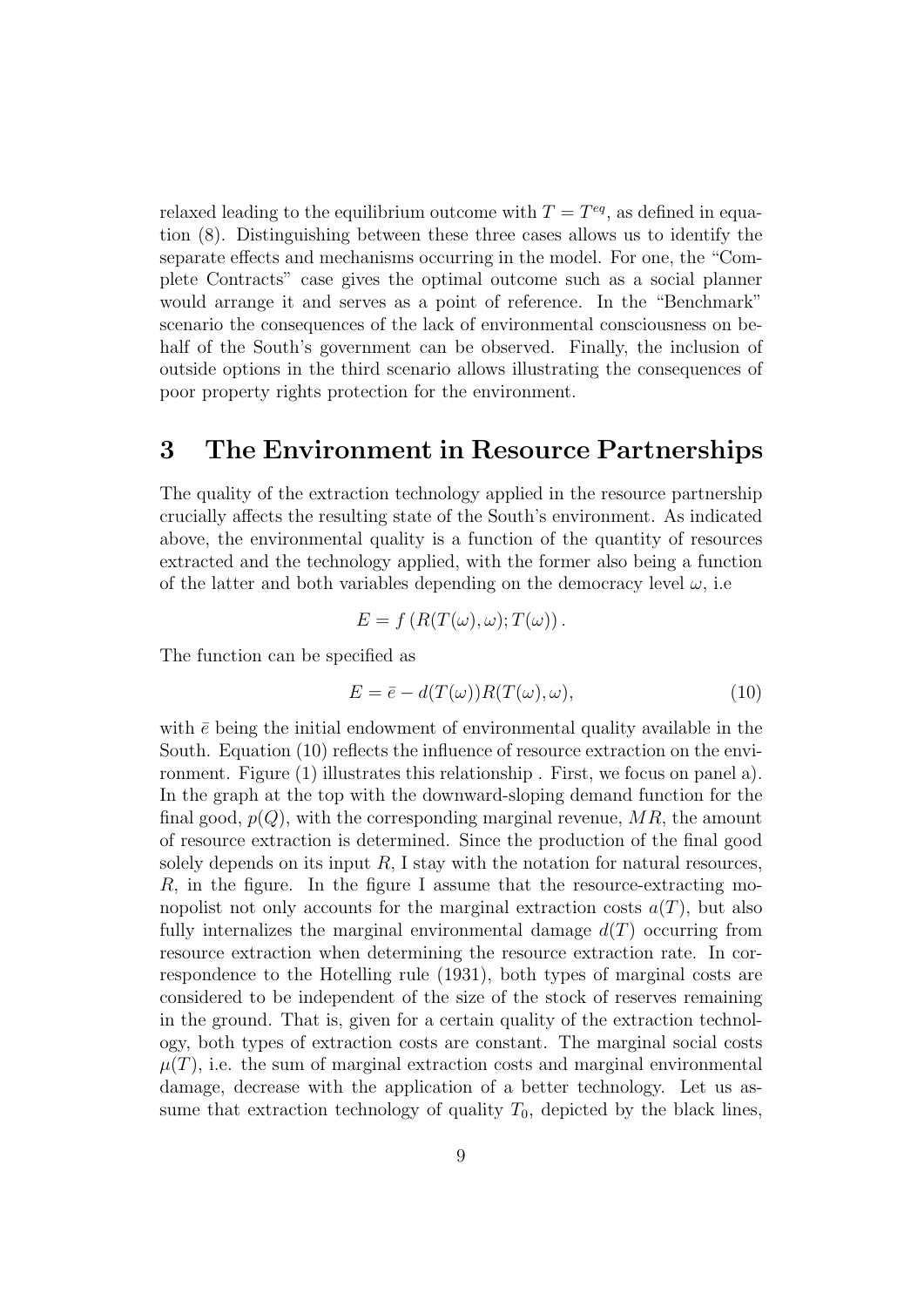

Figure 1: The environmental impact of resource extraction

is applied, giving the equilibirum extraction level of  $R(T_0)$ . The lower graph illustrates the negative relationship between resource extraction and the environmental quality, as defined in equation (10). An increase in the quantity of resources extracted raises pollution and hence diminishes the environmental quality. With the full consideration of the marginal social costs  $\mu(T)$ , an environmental level of  $E(T_0)$  is obtained. The combination of both graphs in panel a) depicts the resource extraction level with the corresponding environmental quality for a given extraction technology under full internalization of the environmental damage. Now, let us assume in a second step that an improved technology  $T_1$  is applied. The cleaner and more efficient new extraction technology  $T_1$ , illustrated by the blue lines, reduces the marginal social costs  $\mu(T)$ . The absolute size of the slope of the environmental quality function  $E(T)$  decreases due to the reduction in  $d(T)$ . The introduction of the cleaner technology  $T_1$  raises environmental quality. Despite the higher extraction rate, the absolute amount of pollution emitted is reduced, leading to an overall higher environmental quality. However, in panel b) of Figure 1, a case in which the environment is harmed by the introduction of an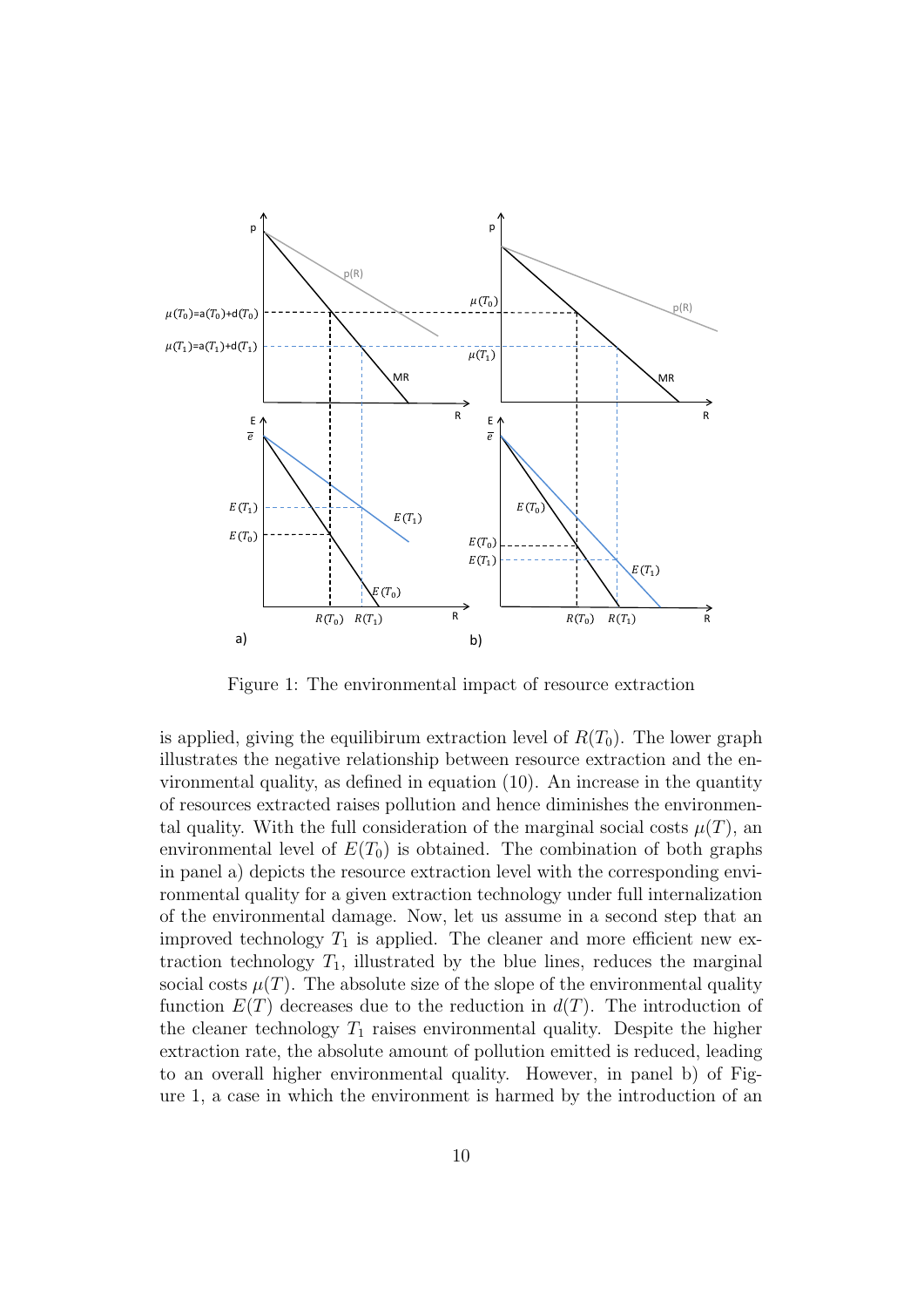improved extraction technology is presented. If the improved technology initiates a relatively larger reduction in  $a(T)$  compared to the reduction in  $d(T)$ or if the demand for resources is fairly elastic, the new situation proves to be environmentally detrimental. The higher extraction rate emerging from the improved extraction technology eliminates the environmental gains from the cleaner technology. In correspondence to Smulders and Di Maria (2012), such a technology can be defined as a brown technology, or pollution-using instead of pollution-saving.

#### The Relevance of the Technological Quality

The intuition graphically depicted in Figure 1 is supported by the comparative statics analyzing the effect of an improvement in the extraction technology on the environment. We start with the comparative statics of the second stage equilibrium, taking the quality of the extraction technology as exogenous for now. It can be shown that the impact of an improvement in the applied extraction technology on the environment is twofold. On the one hand, per definition, a cleaner technology reduces the marginal damage per resource extracted by

$$
\frac{\partial d(T)}{\partial T}=-\delta<0,
$$

as can be seen in the flattening of the environment function in the lower graph of Figure (1). On the other hand, partially differentiating equation (4) shows that the extraction rate is raised with an improved extraction technology by

$$
\frac{\partial R}{\partial T} = \frac{\alpha + \omega \delta}{2b} > 0.
$$
\n(11)

The extraction rate is increased by the amount of the reduction in marginal social costs initiated from the raise in technological quality  $(\alpha + \omega \delta)$ . A less elastic demand function for the final high-technology good, i.e. a large value of b and consequently more market power for the North, reduces the impact of a rise in technological quality on the extraction rate.

As a consequence of these contradicting effects, the partial derivative  $\frac{\partial E}{\partial T}$  shows that the impact of an improved technology on the environmental quality is ambiguous:

$$
\frac{\partial E}{\partial T} = -\left(\frac{\partial d(T)}{\partial T}R + d(T)\frac{\partial R}{\partial T}\right) \tag{12}
$$

$$
=\frac{\delta(v-A-\omega D)+(\alpha+\omega\delta)(2\delta T-D)}{2b}.
$$
\n(13)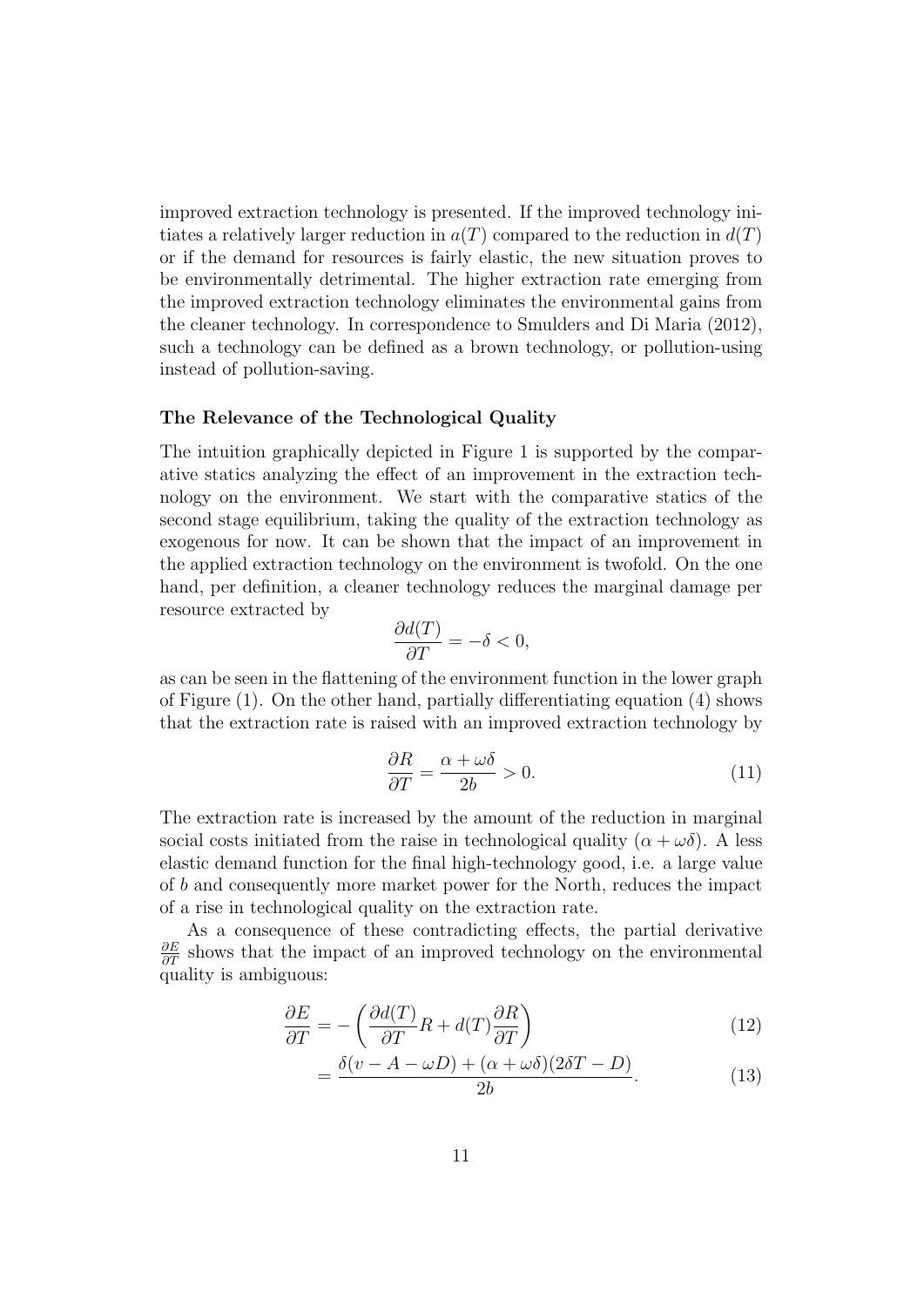While the first term in the brackets of (12) is negative, the second term is positive. The size of  $d(T)$  determines whether an improvement in the extraction technology is environmentally beneficial. Specifically, rearranging equation (13) shows that the environment only benefits from an improved extraction technology if the marginal damage from resource extraction is sufficiently low, i.e.

$$
\frac{\partial E}{\partial T} > 0 \text{ if } D < \frac{\delta(v - A - 2T(\alpha + \omega\delta))}{2\omega\delta + \alpha}.
$$
 (14)

If the amount of environmental destruction caused in the extraction process is rather small, i.e. if D is small or  $\delta$  is large, an improvement in the extraction technology is beneficial in terms of environmental quality. The improved quality of the extraction technology not only reduces the marginal environmental damage from resource extraction but also increases the extraction rate due to reduced marginal extraction costs. If the aggregated amount of pollution rises since the reduction in marginal damage is small compared to the increase in the amount of resources extracted, the application of an improved extraction technology is overall harmful for the environment. This phenomenon can be compared to the so-called rebound effect described, a.o., by Sorrell and Dimitropoulos (2008). Transferred to the situation at hand, the concept of the rebound-effect describes that the gain from the improvement in cleanliness is at least partially offset by the higher extraction rate resulting from cost reduction. If the improvement in the extraction technology improves productivity relatively more than it advances the cleanliness of the extraction process, the overall impact on the environment is negative. In other words, the rebound effect is the result of the application of a brown technology. In summary, an improvement in the extraction technology can be beneficial or detrimental to the environment. When applying a brown technology a rebound effect occurs since the improvement of the extraction technology leads to an increase in the extraction rate, which absorbs the reduction in marginal pollution.

#### The Relevance of Democracy in the South

Having analyzed the impact of an improvement in the extraction technology on the environment, the consequences of a change in democratic institutions is now examined. Hereby, three channels through which an improvement in democratic institutions influences the environmental quality are distinguished. First, a resource partnership under better democratic conditions is less prone to the holdup problem. Since the North's outside option  $OO_N$  positively depends on the quality of property rights protection, an imporvement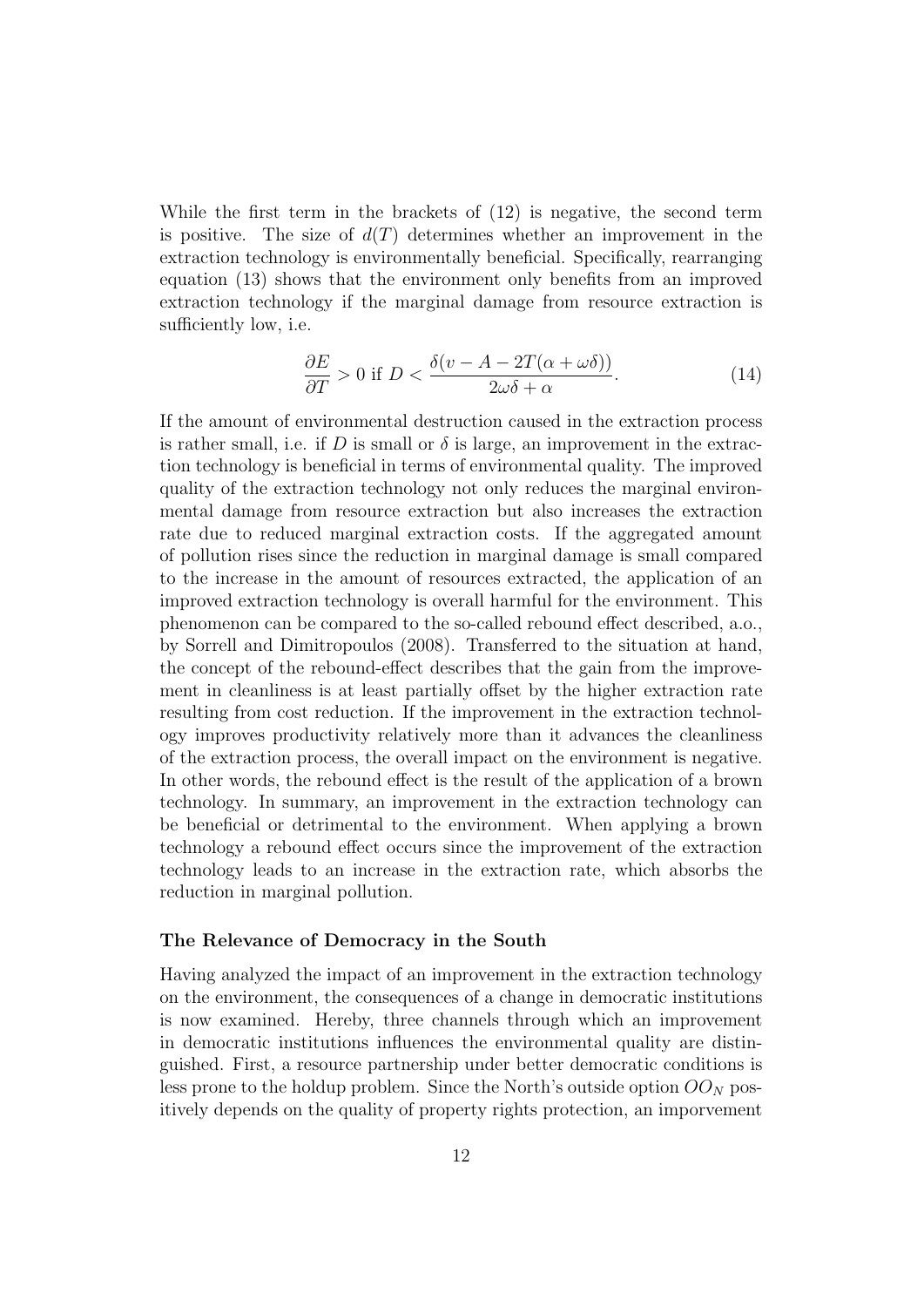in the state of democracy  $\omega$  mitigates the holdup problem. The lower risk of expropriation grants a higher technology level in equilibrium. The consequences of such an improvement in the extraction technology have been shown in the section above.

The second and third channels act through the rise in environmental consciousness of the government in the resource-rich country coming along with an improvement in the degree of democracy. To start with the second channel, I concentrate on the direct effect from an increase in environmental awareness on the environmental quality. A higher environmental awareness increases the degree to which the environmental damage caused by the extraction process is internalized to the profit maximization considerations of the South's government. Since the resource partnership aims at maximizing the joint payoff determined in the Nash bargaining solution, the higher degree of pollution internalization also influences the joint decision on the level of resource extraction. For the analysis of this direct effect, I take the quality of the extraction technology  $T$  as exogenously given, i.e. I analyze the comparative statics of the second stage equilibrium of the game. The partial derivative of the resource extraction function given in equation (4) with respect to  $\omega$  shows that an increase in the environmental awareness reduces the amount of resources extracted by

$$
\frac{\partial R}{\partial \omega} = -\frac{d(T)}{2b} < 0.
$$

The marginal pollution rate and the degree of the North's market power on the final goods market indicated by the slope of the demand function determine the size of the impact of a rising democracy index on the level of resource extraction. Inserting the equilibrium extraction level derived in equation (4) into the environment function (10) and taking the partial derivative with respect to  $\omega$  gives

$$
\frac{\partial E}{\partial \omega} = \frac{(d(T))^2}{2b} > 0,
$$

which shows the improvement in the environmental quality resulting from a raise in environmental awareness. The larger the marginal pollution  $d(T)$ caused by resource extraction, the larger the effects on both variables. Similar to the analysis of the impact of an improvement in the extraction technology, more market power resulting from a relatively inelastic demand curve leads to less of a reduction in the extraction rate initiated by the increase in  $\omega$ . Consequently, the absolute effect of democratization on the environmental quality is also reduced. Hence, if the extraction technology were independent of the environmental consciousness of the government in the resource-rich country,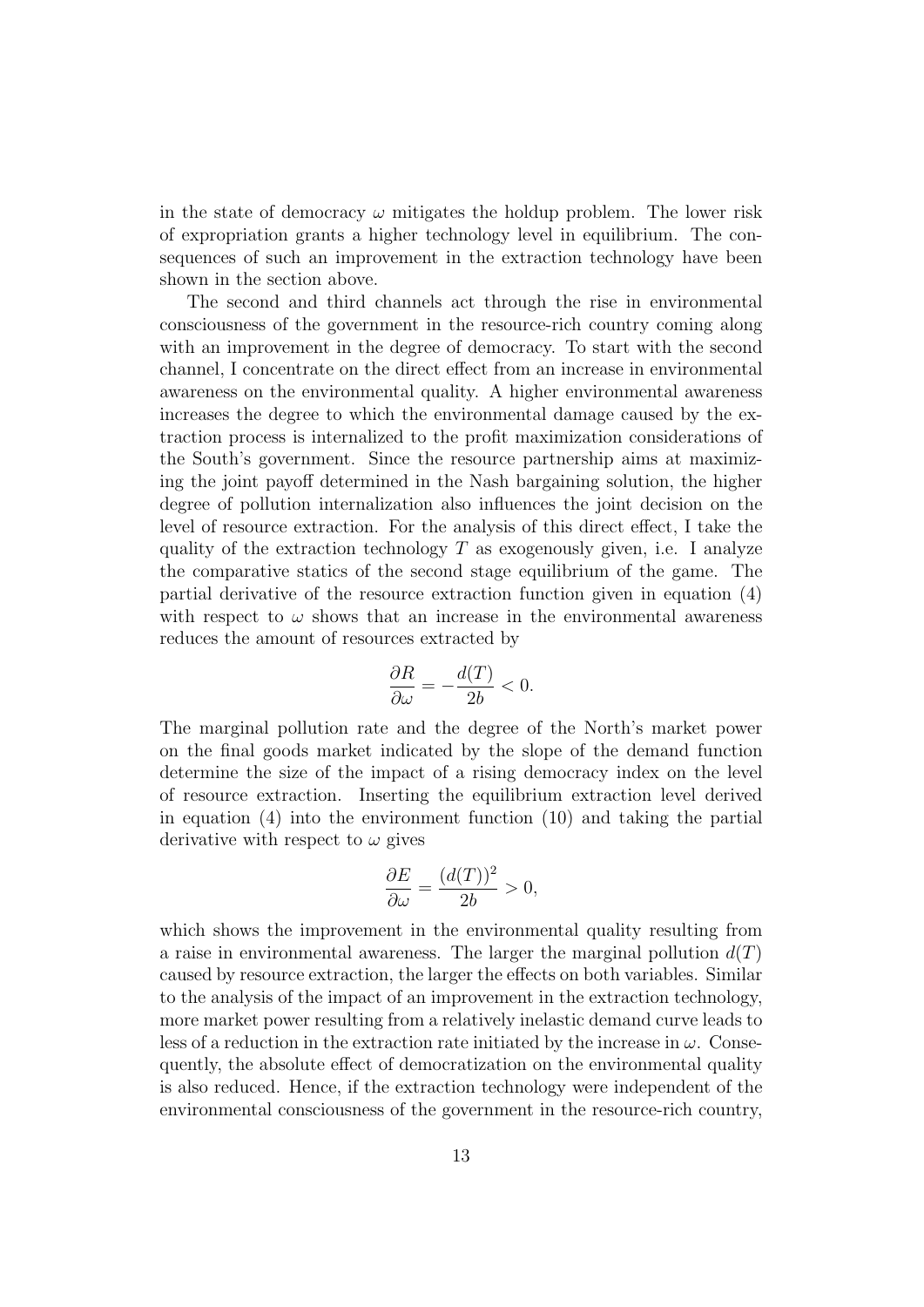the process of democratization would clearly lead to a lower equilibrium level of extracted resources resulting in a higher environmental quality.

However, the degree of environmental consciousness in the South also affects the North's investment decision for the extraction technology. This is the third channel portrayed. When including the first stage of the modeled game, with the endogenously determined level of the extraction technology, it can be observed that the environmental awareness also has an "indirect" impact on the environment through the channel of the equilibrium extraction technology. In order to focus on the effect from a rise in environmental consciousness on the North's technology choice, I continue with the "Benchmark" case without outside options to exclude the property rights impact from democratization. Hence, the extraction technology of quality  $\tilde{T}^{eq}$ , as defined in equation (9), is applied as equilibrium technology. The total impact of an improvement in the South's environmental awareness on the North's investment choice can be seen when totally differentiating the North's profit function with respect to  $\omega$ . I.e.  $\frac{\partial \pi_N}{\partial \omega}$  gives

$$
\frac{d\tilde{T}^{eq}}{d\omega} = -\frac{\frac{\partial x}{\partial \omega}}{\frac{\partial x}{\partial T}} \text{ with}
$$
\n
$$
x \equiv \frac{\partial \pi_N}{\partial T} = bR^*(T, \omega) \frac{\partial R^*}{\partial T} - \frac{\partial s}{\partial T} \quad \text{for } OO_N = OO_S = 0,
$$
\n(15)

where the asterisk denotes the equilibrium level of a variable. The denominator of (15) gives the second order condition, which is negative by assumption. The derivative with respect to  $\omega$ ,

$$
\frac{\partial x}{\partial \omega} = b \frac{\partial R^*}{\partial \omega} \frac{\partial R^*}{\partial T} + bR^* \frac{\partial^2 R^*}{\partial T \partial \omega} \lessgtr 0, \tag{16}
$$

consists of a negative first term and a positive second term. Hence, the impact of democratization on the extraction technology given in equation  $(15)$  is ambiguous. In equation  $(17)$  it is shown that, as a consequence, the total impact of democratization on the extraction level is also ambiguous since it depends directly on the relationship between T and  $\omega$ :

$$
\frac{\partial R(T^*)}{\partial \omega} = \frac{\partial R}{\partial T^*} \frac{\partial T^*}{\partial \omega} + \frac{\partial R^*}{\partial \omega} \lessgtr 0. \tag{17}
$$

The impact of democratization on the environment depends on both of these effects: that of democratization on the extraction technology as well as on resource extraction. As a result, the effect of democratization on the environment, depicted in equation (18),

$$
\frac{\partial E(T^*)}{\partial \omega} = -\delta \frac{\partial T^*}{\partial \omega} R^* - d(T) \frac{\partial R(T^*)}{\partial \omega} \leq 0,
$$
\n(18)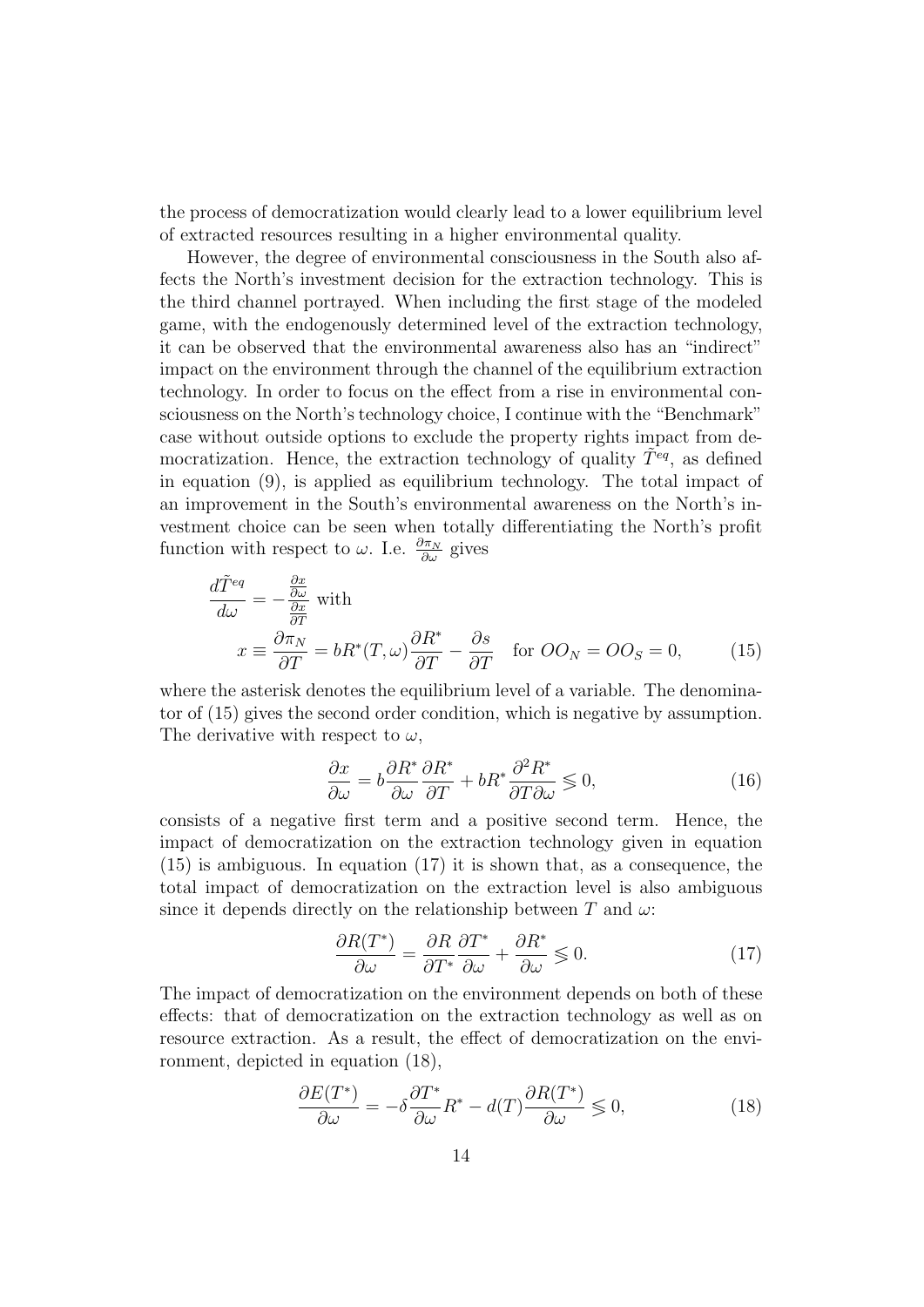can also not be uniquely determined. Intuitively, the internalization of the environmental damage, on the one hand, induces the investment into a cleaner technology for cost reduction. On the other hand, however, having a cleaner and simultaneously more productive technology leads to a higher extraction rate, which might increase the absolute level of pollution. Due to the higher environmental awareness, this pollution level is included to a larger degree as a cost into the profit function of the resource partnership. Hence, a lower investment in the extraction technology should be expected.

When having a look at the specified model including the outside options, the result of not having a clear-cut relationship between the extraction technology  $T^{eq}$  and democratization  $\omega$  can be confirmed. As in equation (15), totally differentiating  $\pi_N$  of equation (6) with respect to  $\omega$ , i.e. taking the derivative of  $T^{eq}$  with respect to  $\omega$  shows the full impact of democratization on the North's profit function determining its investment decision. Analytically, the derivative in equation (19) cannot be uniquely determined to be positive or negative:

$$
\frac{\partial T^{eq}}{\partial \omega} = \frac{2\delta(v - A - \omega D)(\alpha + \omega \delta)^2 + 8\delta b^2 M(\omega - \frac{1}{2})(\alpha + \omega \delta)}{(4b\chi - (\alpha + \omega \delta)^2)^2} + \frac{4bM - D(\alpha + \omega \delta) + \delta(v - A - \omega D)}{(4b\chi - (\alpha + \omega \delta)^2)}.
$$
(19)

An improvement in the South's democratic institutions is accompanied by an increase in the North's investment into the extraction technology only if the environmental damage of resource extraction is small, i.e. for

$$
D < 2\delta T^{eq} \frac{(\alpha + \omega \delta) + 2b\delta(\alpha + \omega \delta)}{\alpha + 2\omega \delta} + \frac{4bM + \delta(v - A)}{\alpha + 2\omega \delta}.\tag{20}
$$

Hence, I call this inequality the North's "investment condition". The size of the environmental damage is again the decisive factor. After having been identified as the factor that tips the scales in favor of or against a green technology, the environmental damage is now the crucial factor shaping the investment behavior of the North in regard of democratization.

In a nutshell, it was shown in section 3 that the effect from extracting natural resources on the environment depends on whether a green or a brown extraction technology is being applied. Equations (13) and (14) show that the classification into a green versus a brown technology mainly depends on the size of the marginal environmental damage caused by resource extraction. I continued by showing that in the setting of the resource partnership, the degree of democratization influences the size of the investment in the extraction technology and therewith the quality of technology applied in the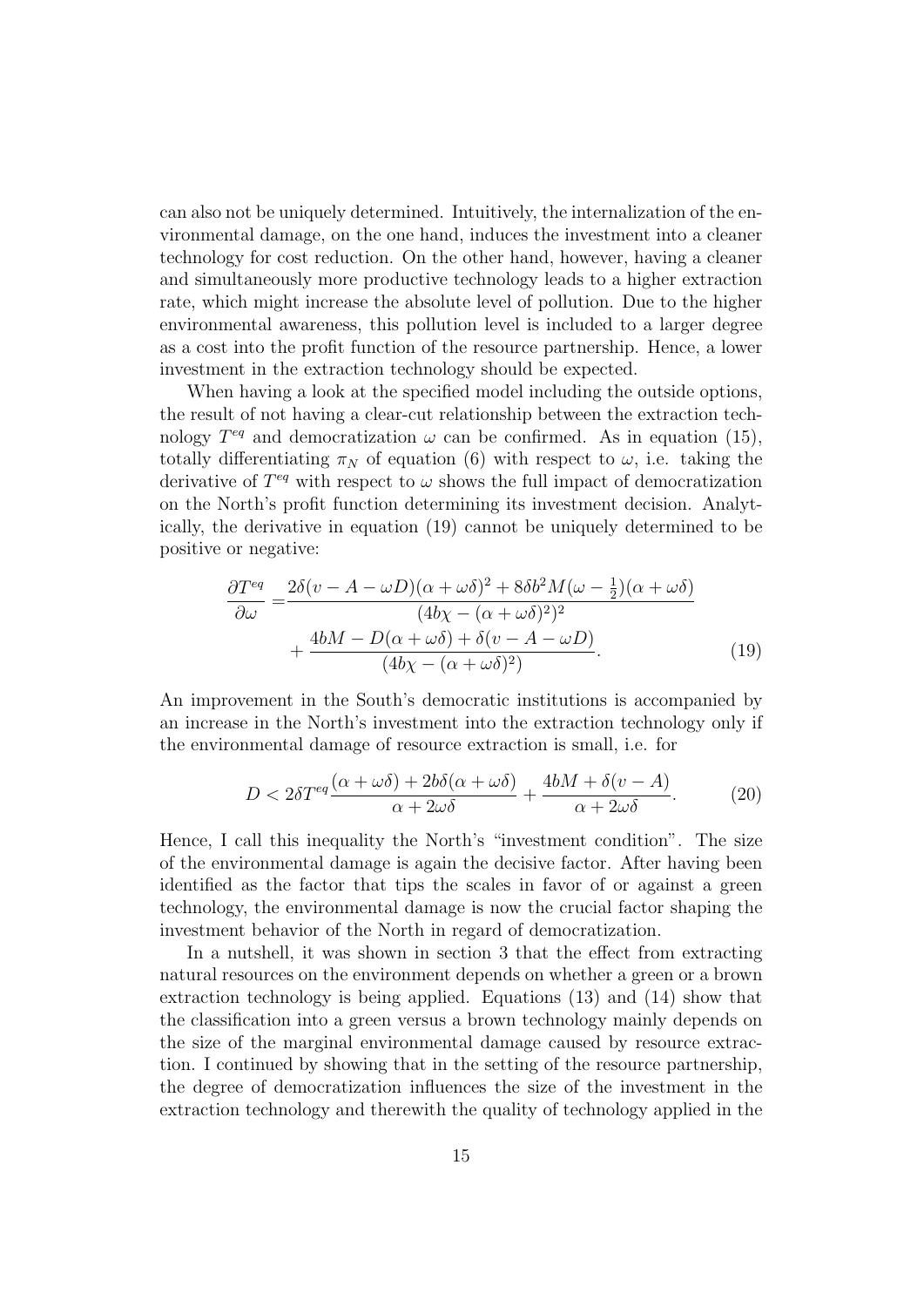extraction process. A clear-cut relationship between the environmental quality and the democratic condition of a resource-rich country cannot, however, be determined in the analytical analysis.

### 4 Numerical Simulation

A numerical simulation, based on the specified model, helps with visualizing the possible outcomes from democratization in the resource partnership setting in order to substantiate the analytical findings. In analogy to the analytical analysis, I start by classifying an extraction technology as either green or brown. Then, I continue by visualizing the quality of the extraction technology and its impact on the environment. All results are portrayed in dependence on the South's state of democracy. Based on the findings of the theoretical model presented above, three distinctive cases are constructed, for which the numerical simulations are conducted. These cases serve as examples to illustrate the effects of a resource partnership but do not claim to capture the whole range of possible outcomes. The values for the parameters in all three cases are chosen such that the conditions derived from the analytical model, which are listed in the Appendix, are satisfied. The chosen parametric values are also depicted in the Appendix.

The three cases simulated in the following differ in two aspects. First, the three possible relationships between democratization and the quality of the extraction technology are covered, which are either increasing, decreasing, or inversely U-shaped. In the analytical part it was shown that the condition stated in inequality (20) determines the sign of this relationship. The finding in equation (18) reveals the importance of this relationship since it also determines the impact of  $\omega$  on the environment. Secondly, the analytical part exposes the size of the marginal environmental damage as a decisive factor for the development of the environmental quality. Hence, the relative size of environmental damage to extraction costs is also addressed in these three cases. Case (1) is considered as the "symmetric" case, where both extraction costs and environmental damage contribute to equal parts to the size of marginal social costs. In this case the process of democratization always gives an incentive to the North to invest more into the extraction technology. Hence, the condition of inequality (20) is satisfied, guaranteeing a positive relationship between  $\omega$  and T. Case (2) puts additional emphasis on the environmental damage by increasing the marginal environmental destruction costs D, and also the marginal damage reduction  $\delta$ , over the marginal extraction costs of  $a(T)$ . In this case the investment condition stated in inequality (20) is only met for small values of  $\omega$ . An inversely U-shaped relationship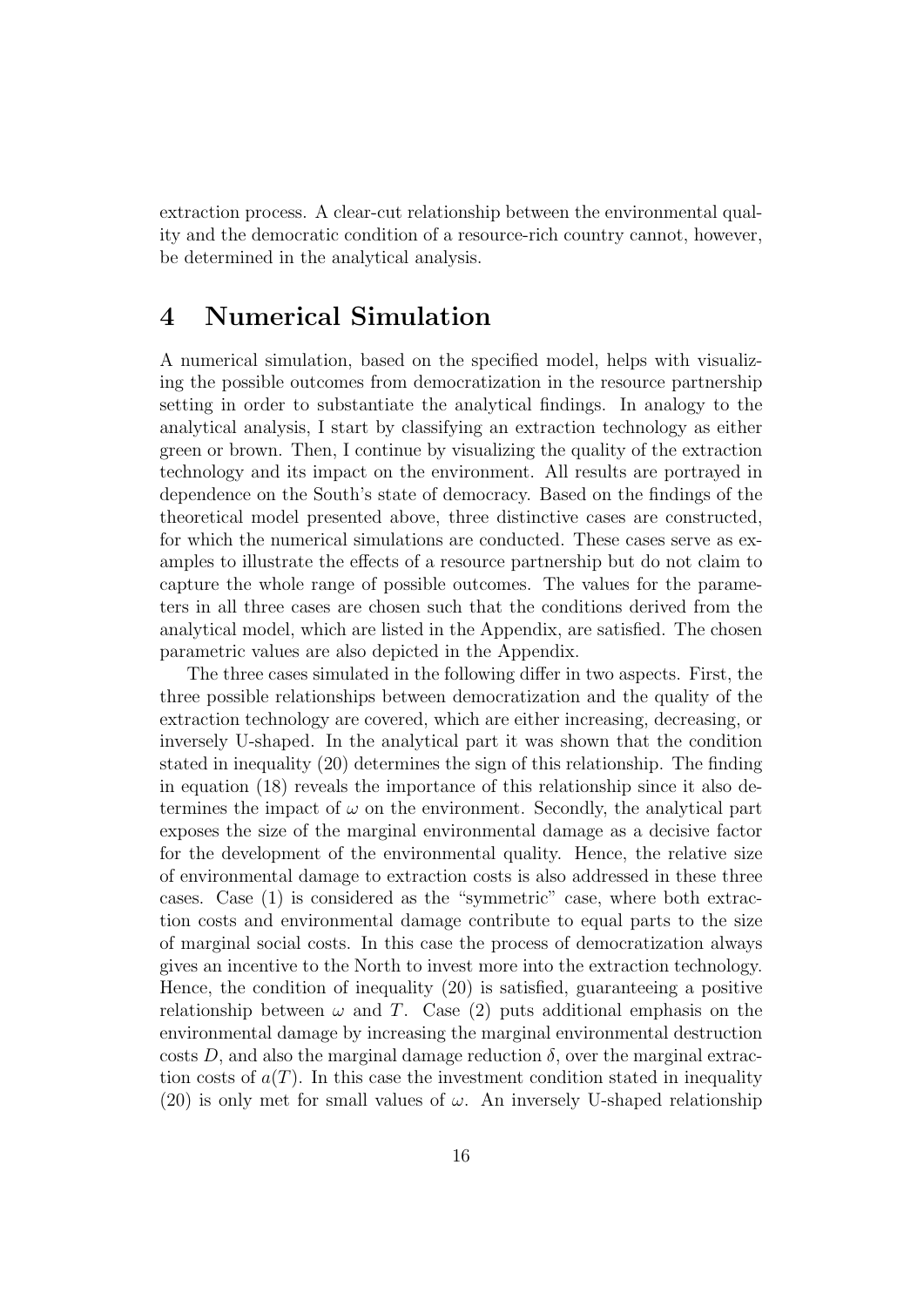between T and  $\omega$  can be observed. In Case (3) the values are chosen such that a negative relationship between technological quality and democratization appears. As in Case (2), the marginal environmental damage also constitutes the main share of the marginal social costs. While in both cases the emphasis is laid upon large environmental damage, in contrast to Case (2), the marginal reduction in the environmental destruction,  $\delta$ , through the improvement in the extraction technology is relatively small in Case (3).

The three graphs displayed in Figure (2) classify the equilibrium extraction technology for Cases (1) through (3) (from top to bottom) in the "Benchmark" scenario as a green versus a brown technology. In dependence on the progress of democratization, the impact of an improvement in the applied extraction technology on the environment is pictured. On the vertical axis the marginal change in the environmental quality resulting from a marginal improvement in the quality of the extraction technology  $\frac{\partial E}{\partial T}$  is plotted. The independent variable on the horizontal axis gives the degree of democratization. The dotted line at zero represents the border between a green and a brown technology. Hence, above this line, an improvement in  $T$  is beneficial for the environment, below it is detrimental. As defined in equation (13), if the impact of an improvement in the extraction technology is positive for the environment, the new technology is classified as green, otherwise it is brown. It can be seen that in Case (1), a green technology is applied. In Case (3) the technology is practically always brown, independent of the state of democracy in the South. In Case (2) the technology turns brown as democratization proceeds. The larger the size of environmental damage relative to the extraction costs of resource extraction, the more likely it is that an improvement in the extraction technology will harm the environment. It is striking that an improvement in the state of democracy always worsens the effect of an improvement in technology on the environment. The larger the degree of internalizing the environmental damage, the worse the impact of an improvement in the extraction technology on the environment. Intuitively, the marginal environmental benefit of an improvement in the quality of the extraction technology decreases when the level of democracy rises since democratization has simultaneously a negative effect on the extraction rate.

Figure (3) presents the relationships between the quality of the extraction technology, the environment, and democracy for the three cases introduced above. In each of the graphs of Figure (3), three lines depict the development of the dependent variables, the extraction technology (in the upper row) and the environmental quality (in the bottom row), during the process of democratization in the South. The "Complete Contracts" and "Benchmark" scenarios are depicted with the light and dark solid lines, respectively. The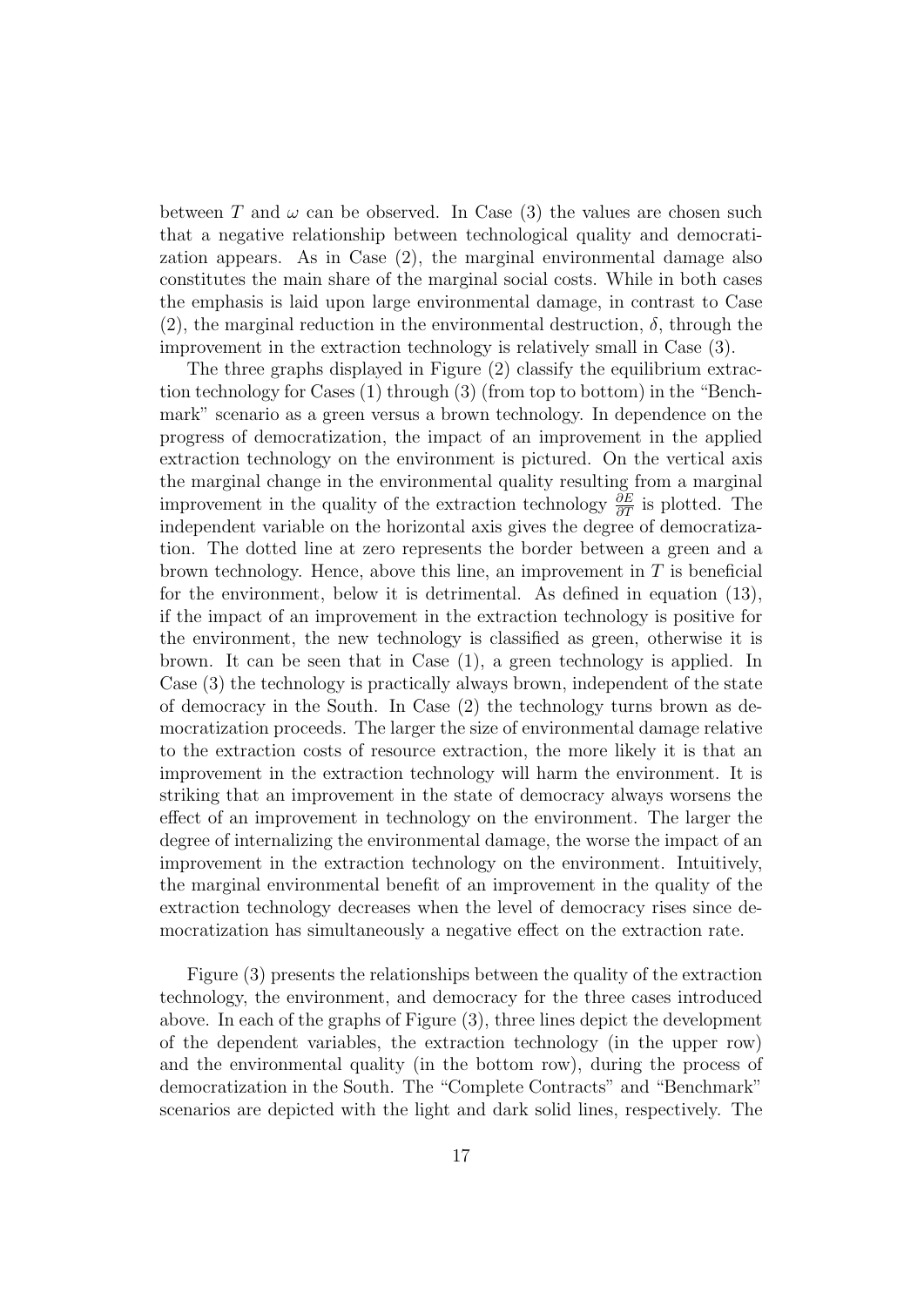

Figure 2: Quality of Extraction Technology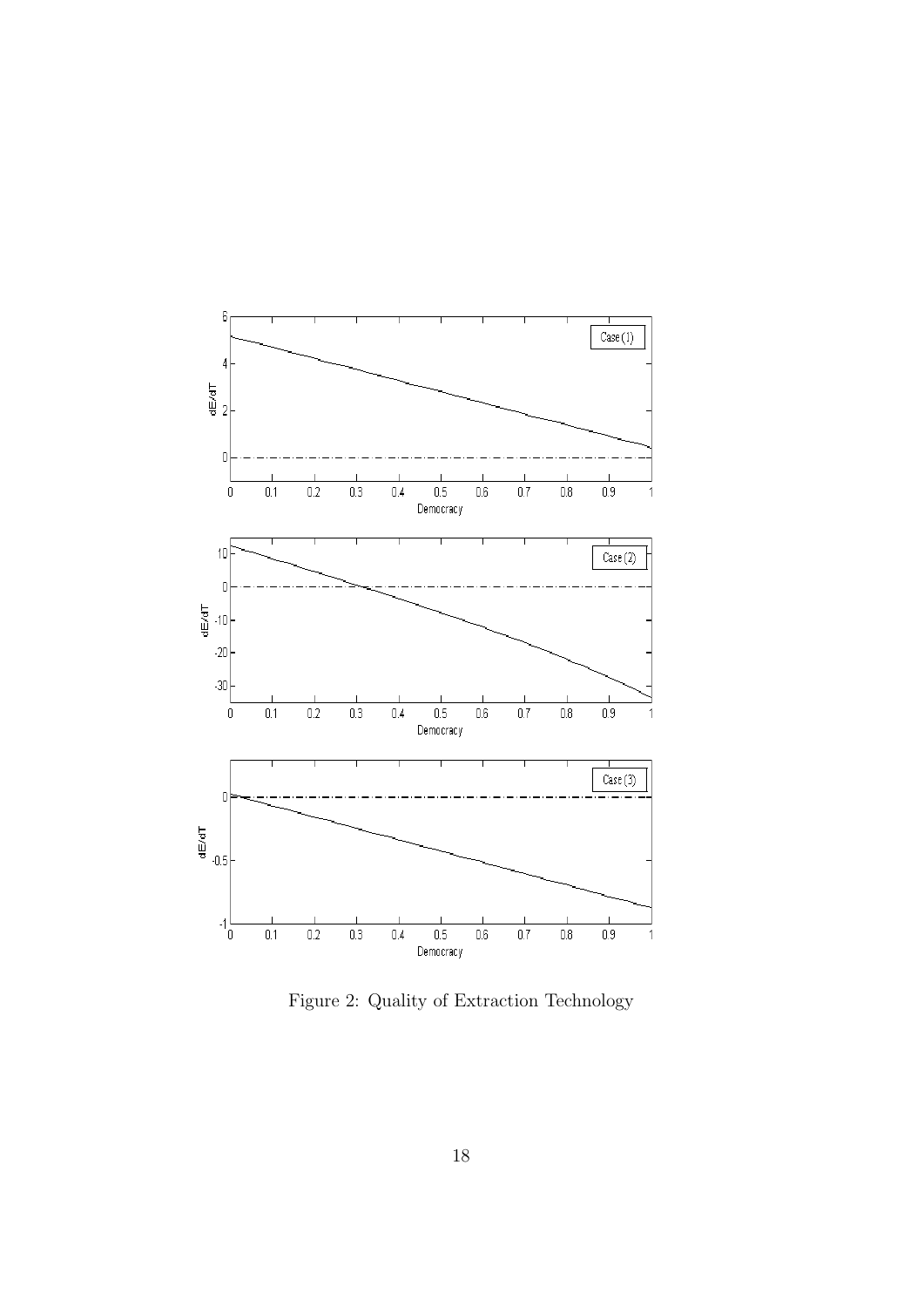gap between these solid lines reflects the holdup problem. The inclusion of "Outside Options", illustrated with the black dashed lines, allows for bridging this gap by increasing property rights protection.

The simulations of Case (1) are illustrated in the first column (after rotating the page) of Figure (3) and paint the picture as intuitively expected. Democratization increases the environmental awareness and thus provides incentives to invest into a cleaner technology. Democratization has decreasing marginal effects in that respect. The holdup problem, visualized by the gap between the "Complete Contacts" versus the "Benchmark" lines, leads to a less productive and dirtier technology. The dashed line, which depicts the inclusion of outside options in comparison to the "Benchmark" case, shows that the improvement in democratization reallocates bargaining power from the South to the North. The improvement in property rights protection reduces the risk of expropriation for the North. The outside option of the North is consequently enhanced, bridging the investment gap. The degree to which this gap is bridged depends on the size of the outside option. In the lower graph, it can be seen that the environment benefits enormously from democratization. With the light solid line lying above the dark solid line, the holdup problem is transferred to the resulting environmental quality. Overall, the initiation of a cleaner extraction technology from the mitigation of the holdup problem combined with the internalization of pollution elevates the level of the environmental quality.

In the second column, the second combination of parametric values demonstrates that the situation is generally not as straightforward as the picture painted in Case (1) suggests. In this intermediate case, an increase in the democracy index  $\omega$  first leads to an improvement in the equilibrium quality of the extraction technology. However, after a certain degree of democratization the impact turns negative. This inverse-U-shaped relationship results from not strictly meeting one side of the investment condition of inequality (20) for the full range of  $\omega \in (0,1)$ . After a certain threshold and due to the large marginal environmental damage, the internalization of pollution more than offsets the gains from higher revenues with the higher extraction level resulting in a reduced investment into  $T$ . The impact of democratization on the environmental quality is again clearly positive. It can, however, be observed that the application of a better, i.e. also cleaner, extraction technology resulting from the mitigation of the holdup problem, does not necessarily lead to a higher level of environmental quality. The crossing of the lines in the lower graph of column two pictures the rebound effect, which is caused by the application of a brown resource extraction technology (see Figure (2)). In this case, under a relatively large marginal environmental burden from the resource extraction process, the higher extraction level coming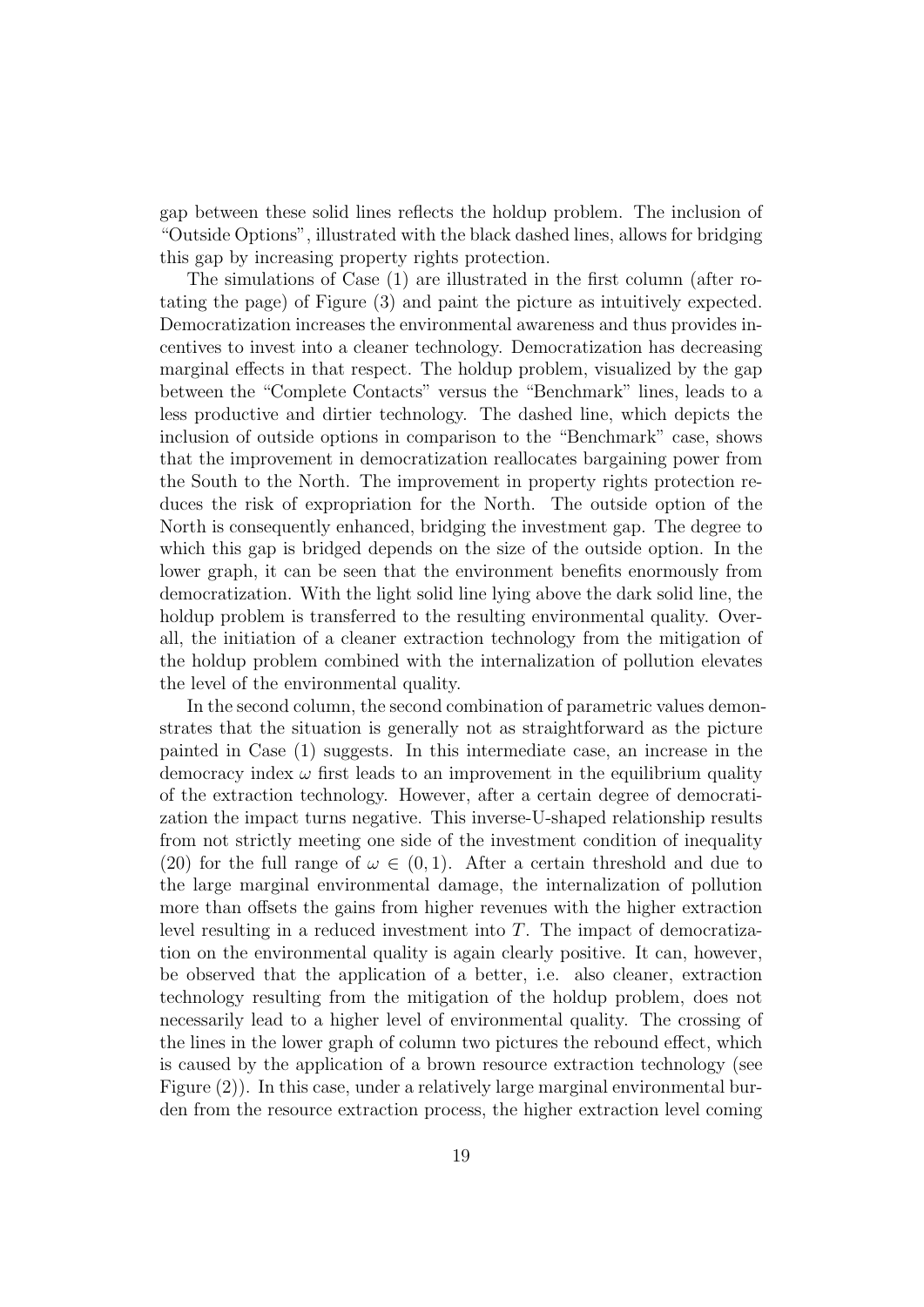

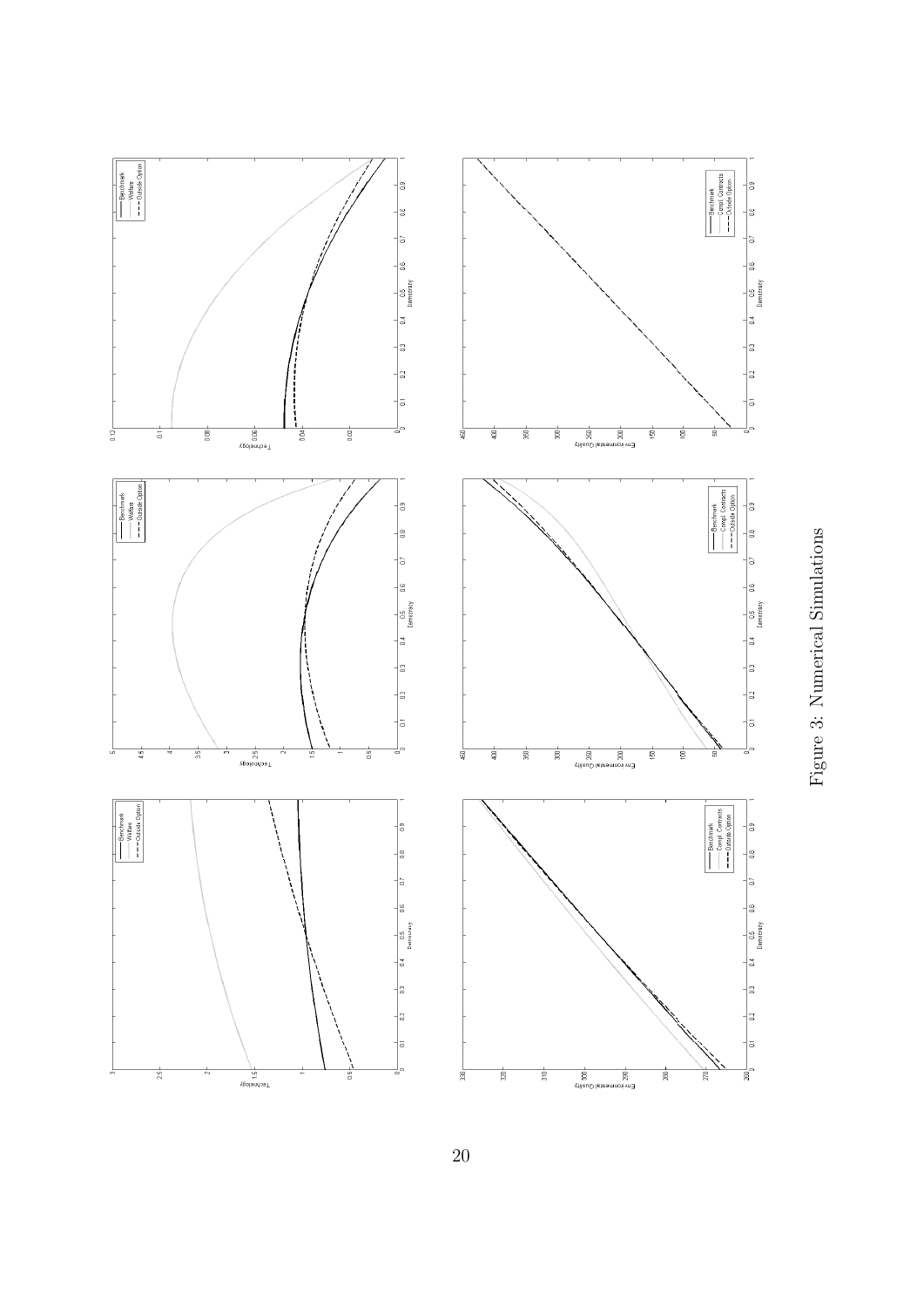along with the cleaner extraction procedure under "Complete Contracts" harms the environment more than the comparably dirtier technology in the "Benchmark" model does. That is, the reduction in marginal environmental destruction is more than offset from the higher extraction level initiated by the simultaneously more productive extraction technology.

A distinction between the application of a "Benchmark" versus the "Complete Contracts" technology is barely visible in the third case depicted in the third column. In order to fulfill the reverse condition of inequality (20), the level of technological quality is so low that the holdup problem for the outcome of environmental quality becomes practically irrelevant. Especially in the simulation for environmental quality, all three lines almost completely overlap. Nevertheless, an interesting finding can be stated. Despite the negative relationship between the quality of the extraction technology and democratization, the relationship between environmental quality and democracy remains positive. In the numerical simulation no proof for an ambiguous relationship between democratization and the environment can be found. This contradicts the apparent ambiguity found in the analytical analysis of equation (18). Combining the findings from the numerical simulations in Figures (2) and (3) one can observe that the North reduces its investment into the extraction technology when the process of democratization leads to the application of a brown technology. This mechanism ensures a positive relationship between the state of democracy and the environment. The driver for both developments is the large environmental damage caused by resource extraction. Apparently, an increase in the South's environmental awareness always benefits the environment, even if it leads to a lower quality in the extraction technology. The gain from improving environmental awareness initiated by the process of democratization dominates the enhanced investment incentive resulting from the mitigation of the holdup problem.

### 5 Conclusion

The formation of a resource partnership between a resource-dependent firm and a resource-rich country may solve the input shortage in natural resources for companies in industrialized nations and enable developing countries to earn revenue from their wealth in natural resources. However, the process of resource extraction may destruct the local environment. The degree of environmental damage depends on the quantity of resources extracted and the quality of the extraction technology applied for the extraction process. The incomplete nature of resource extraction contracts as well as the lack of environmental consciousness by the South's government cause the application of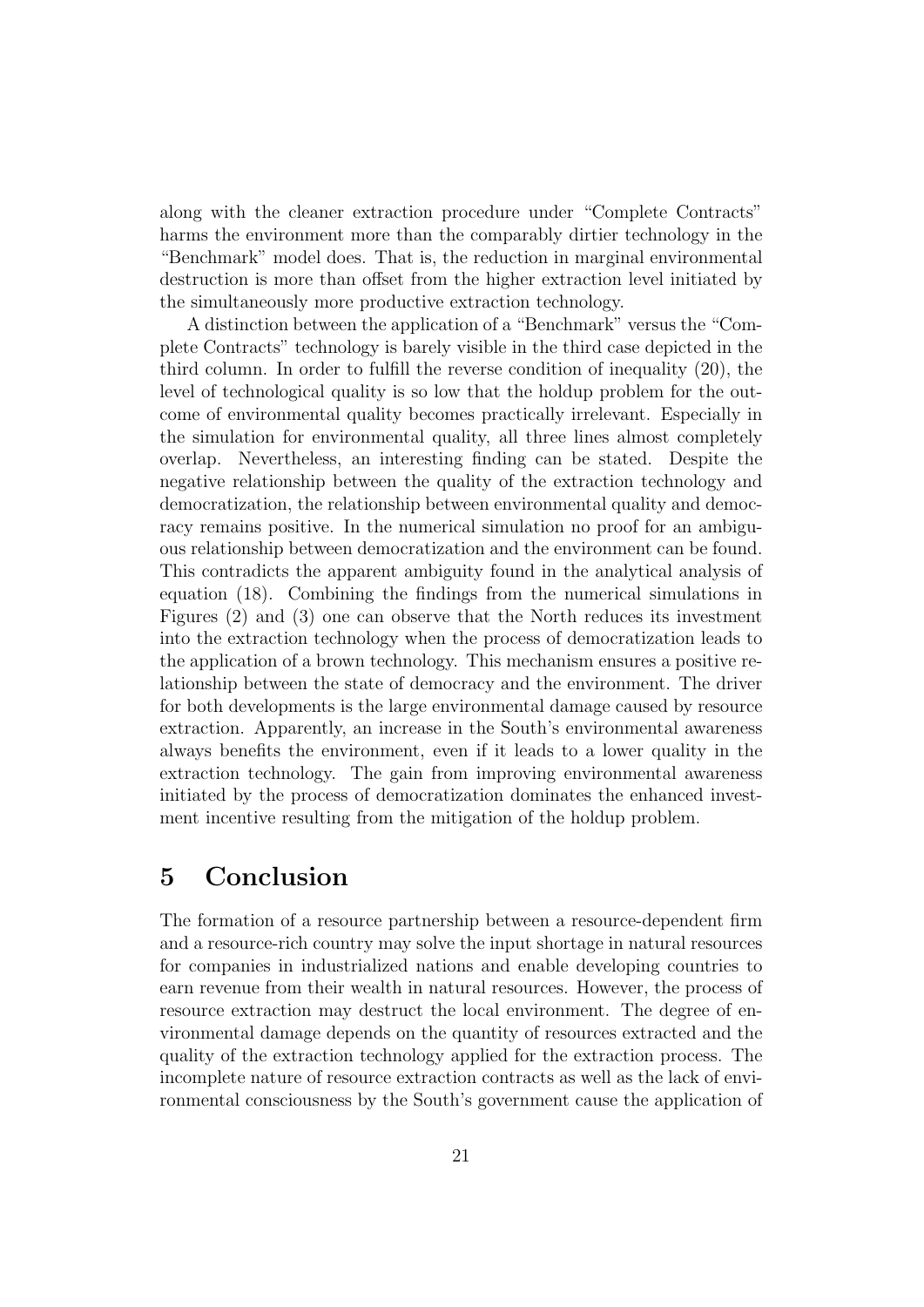a suboptimal extraction technology. Based on the endogenously determined extraction technology, the environmental quality is identified in dependence of the state of democracy in the resource-rich country. The paper answers two successive questions in order to determine the impact from forming a resource partnership on the environment. For one (i), how does an improvement in the extraction technology affect the environment of a resource-rich country? And (ii), what extraction technology is provided and applied in dependence of the degree of democratization in the resource-rich country? Combining these questions, the equilibrium level of environmental quality is determined. The following summarizes the answers found in my analysis:

(i) The application of an improved resource extraction technology is only beneficial to the environment if the new technology can be qualified as a green technology. The distinction between a green and a brown technology depends on the relationship of the marginal reduction in extraction costs versus the marginal reduction in environmental damage resulting from the improvement in the extraction technology. A rebound effect occurs when a brown technology is applied and, consequently, the gains for the environmental quality earned from the cleaner extraction technology are more than offset by the higher resource extraction level resulting from the higher productivity of the new technology.

(ii) In a resource partnership, the quality of the applied extraction technology is determined by the size of the North's investment. Two externalities, the imperfect property rights protection and the lack of environmental valuation in the South, influence the North's incentive regarding its investment into the extraction technology. Both externalities, influencing the equilibrium extraction technology, are mitigated by an improvement in the democracy of the resource-rich country. Since the equilibrium extraction technology applied in the resource partnership depends on the South's democracy, so does the environmental level. In the analysis, the total impact of the democratization process is divided into its components. First, the rise in environmental consciousness has a direct effect which leads to a lower extraction rate and a consequently higher level of environmental quality. Second, the environmental consciousness also influences the North's decision on the quality of the supplied extraction technology. On the one hand, the internalization of the environmental damage induces the firm to invest into a cleaner technology reducing the marginal damage of resource extraction. On the other hand, a cleaner technology increases the extraction level due to the gains in efficiency. The overall effect from democratization on the environment is ambiguous. Third, a raise in democratization mitigates the holdup problem through improved property rights protection and therewith causes the application of a better extraction technology. Hence, the findings stated in result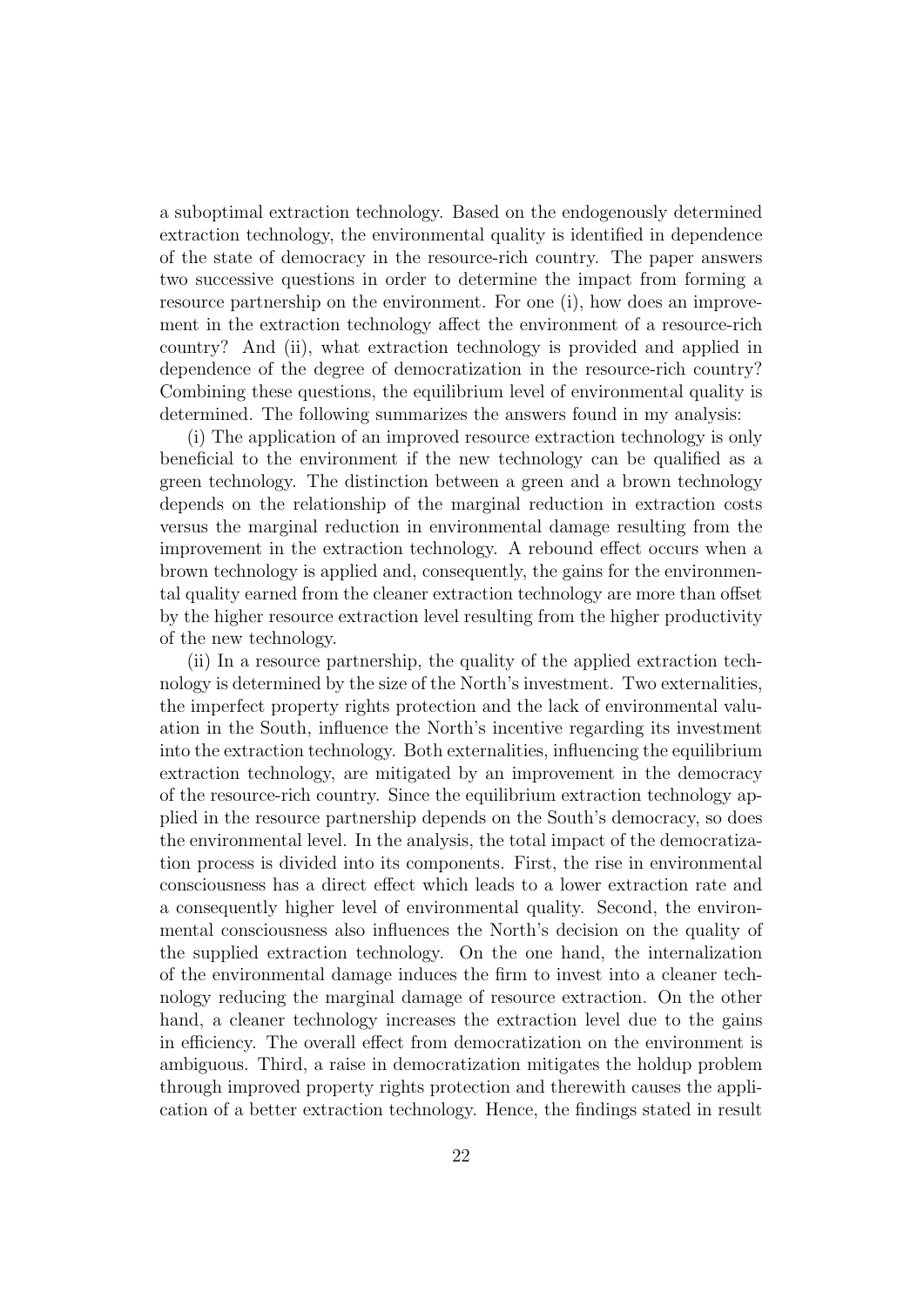(i) are also rooted in the process of democratization. Overall, the full impact of democratization on the investment incentive is found to be ambiguous and mainly depends on the size of the marginal environmental destruction caused during the extraction process. However, the numerical simulation conducted in section 4 confirmed the intuitive assumption of a positive relationship between the process of democratization and environmental quality. That is, even in the case in which democratization leads to the application of a brown technology due to a large marginal environmental damage from resource extraction, the rise in environmental valuation excels the increase in the investment incentive, such that the North's investment in the extraction technology is reduced if the extraction technology turns brown. Hence, the gains from the improvement in environmental awareness due to democratization virtually outperform the rise in investment incentive resulting from the mitigation of the holdup problem.

The main finding of this paper states that, at least for the cases covered in the numerical simulations, an improvement in the state of the South's democracy is always beneficial in terms of environment protection in a North-South investment relationship in the extractive sector. This finding suggests itself to be applied to an assessment of the different development cooperation objectives of traditional investors in comparison to China as a new investor, e.g. in Africa. Arguing in line with the findings of this paper, conditioning investments on improvements in the institutional setting of host countries, in fact, has a positive impact on the protection of the local environment and can be regarded as beneficial, especially to the rural population.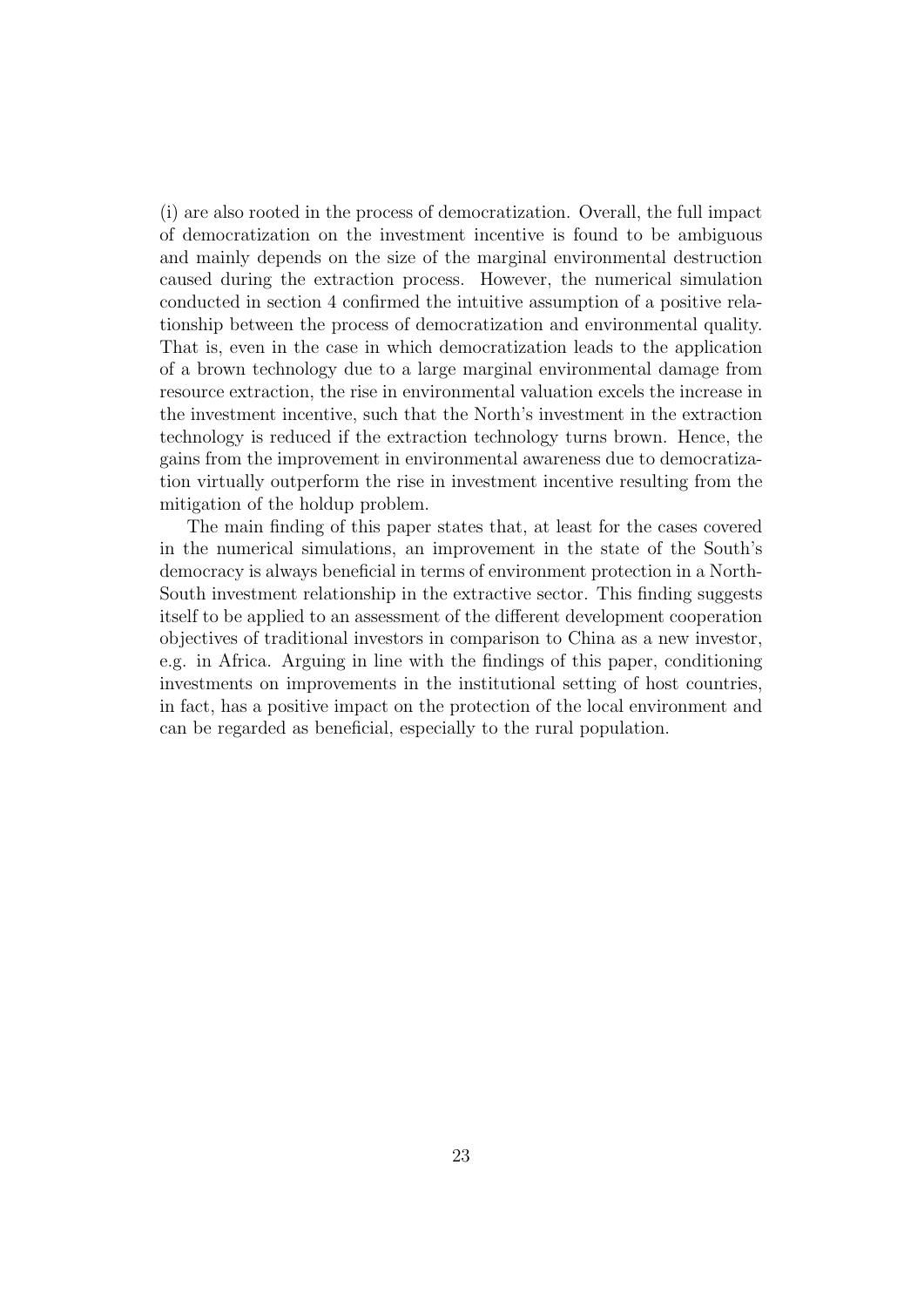# 6 Appendix

Analytical Conditions:

$$
a(T) = A - \alpha T > 0
$$

$$
d(T) = D - \delta T > 0
$$

$$
p(Q) = v - bQ > 0
$$

$$
s(T) = \frac{1}{2}\chi T^2 > 0
$$

$$
T(\omega) > 0:
$$

$$
(v - A - \omega D) > 0
$$

$$
2b\chi - (\alpha + \omega \delta)^2 > 0
$$

$$
\frac{(\alpha + \omega \delta)^2}{4b} < \chi \text{ (s.o.c.)}
$$

$$
E > 0:
$$

$$
\overline{e} > d(T^*)R^*
$$

| Description         | Parameter | $\text{Case} 1$ | Case 2 | Case 3 |
|---------------------|-----------|-----------------|--------|--------|
| Demand curve        | $\eta$    | 100             | 100    | 100    |
|                     |           | 5               | 10     | 10     |
| Production costs    | A         | 25              | 5      | 5      |
|                     | $\alpha$  |                 | 3      | 0.1    |
| Environmental costs |           | 25              | 90     | 90     |
|                     |           |                 | 5      | 0.1    |
| Sunk costs          | X         | 5               | 5      | 5      |
| Environmental stock | $\bar{e}$ | 450             | 450    | 450    |
| Outside options     |           | 3               | 3      | 1 O.5  |

Table 1: Values of Parameters for the Numerical Simulation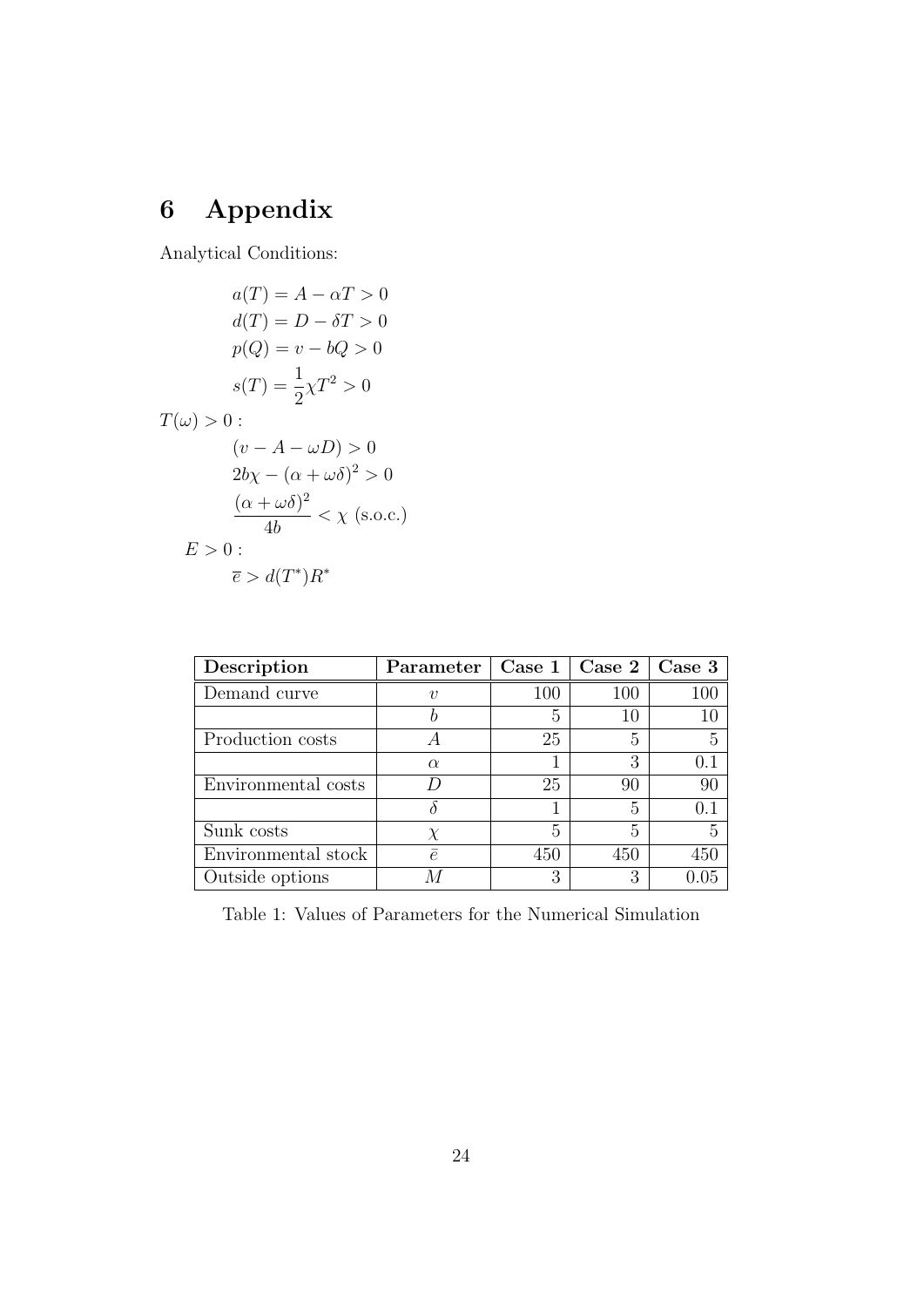### References

- Adsera, A., C. Boix, and M. Payne (2000). Are You Being Served? Political Accountability and Quality of Government. RES working paper 4241.
- Ambec, S., M. A. Cohen, and S. Elgie (2011). The Porter Hypothesis at 20: Can Environmental Regulation Enhance Innovation and Competitiveness? Resources For the Future Discussion Paper 11-01.
- AngloAmerican (2013). Fact Sheet 2013 CHILE. Retrieved from: http://www.angloamerican.com/media.aspx on 11 April 2014.
- Arvin, B. M. and B. Lew (2011). Does democracy affect environmental quality in developing countries? Applied Economics  $43(9)$ , 1151–1160.
- Asiedu, E. and D. Lien (2011). Democracy, foreign direct investment and natural resources. Journal of International Economics 84, 99–111.
- Bhattarai, M. and M. Hammig (2004). Governance, Economic Policy, and the Environmental Kuznets Curve for Natural Tropical Forests. Environment and Development Economics 9, 367–82.
- Chauhan, S. S. (2010). Mining, Development and Environment: A Case Study of Bijolia Mining Area in Rajasthan, India. Journal of Human Ecology  $31(1)$ , 65–72.
- Clague, C., P. Keefer, S. Knack, and M. Olson (1996). Property and contract rights in autocracies and democracies. Journal of Economic Growth  $1(2)$ , 243–76.
- CleanMiningAlliance (2012). Why Clean Mining is the Future of Mining. Retrieved from: http://www.miningiq.com/environmentand-community/articles/why-clean-mining-is-the-future-ofmining/?MAC=MNIQ LinkedIn SMO on 24 October 2012.
- Deacon, R. T. and H. Bohn (2000). Ownership Risk, Investment, and the Use of Natural Resources. American Economic Review 90(3), 526–549.
- Di Corato, L. (2013). Profit sharing under the threat of nationalization. Resource and Energy Economics 35 (3), 295–315.
- Engel, E. and R. Fischer (2008). Optimal Resource Extraction Contracts under Threat of Expropriation. NBER Working Paper 13742.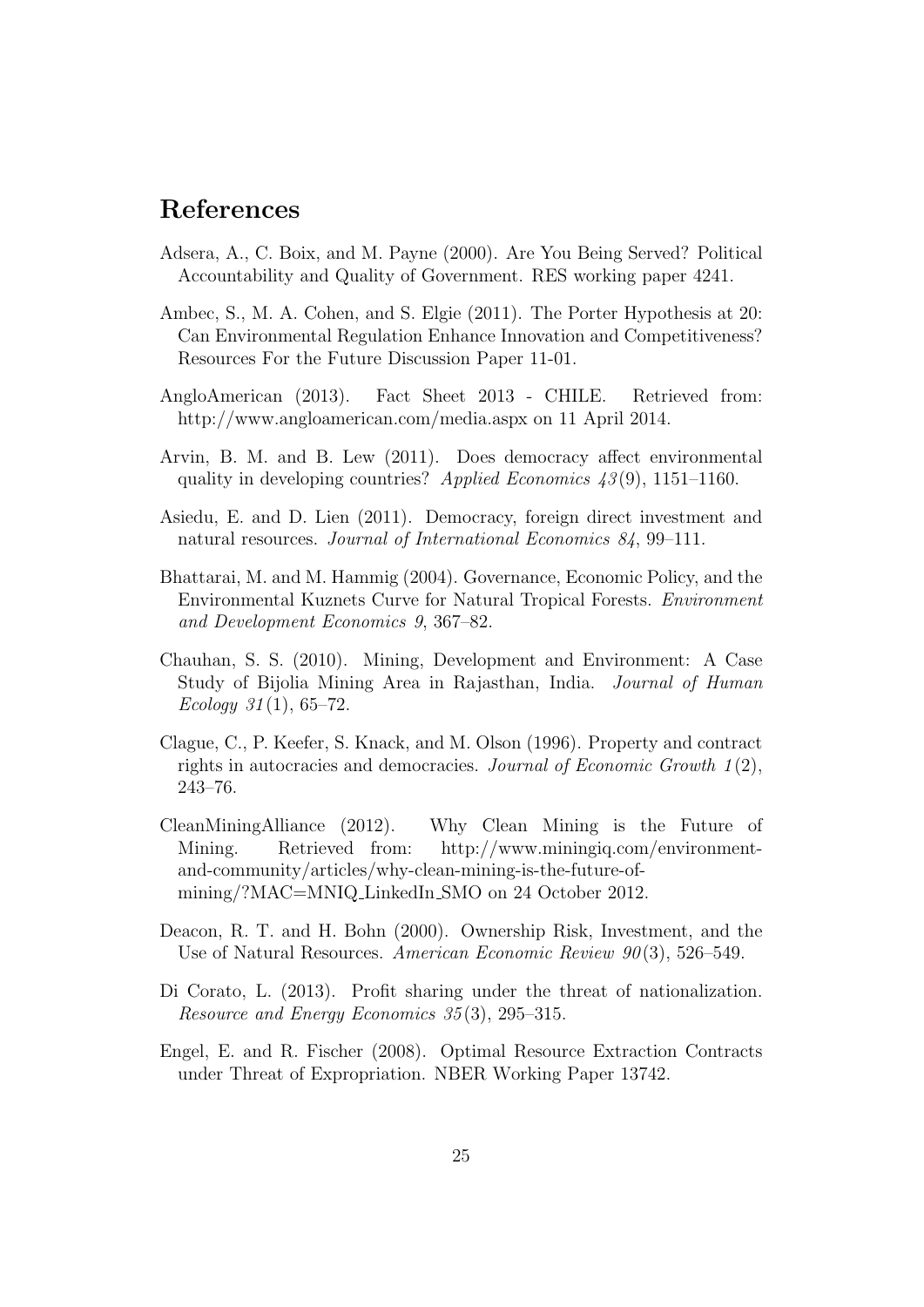- Ernst&Young (2012). Business risks facing mining and metals 2012/2013. Retrieved from: http://www.ey.com/Publication/vwLUAssets/Businessrisk-facing-mining-and-metals-2012-2013/\$FILE/Business-risk-facingmining-and-metals-2012-2013.pdf on 16 January 2014.
- Feather, C. (2014). Camisea project expansion plans given green lights by Peruvian Government. Retrieved from: http://www.forestpeoples.org/topics/responsible-finance/privatesector/extractive-industries on 28 March 2014.
- Fredriksson, P. G. and J. R. Wollscheid (2007). Democratic institutions versus autocratic regimes: The case of environmental policy. Public Choice  $130(3-4)$ ,  $381-393$ .
- Grossmann, S. J. and O. D. Hart (1986). The costs and benefits of ownership: A theory of vertical and lateral integration. The Journal of Political Economy  $94(4)$ , 691–719.
- Hajzler, C. (2012). Expropriation of foreign direct investments: sectoral patterns from 1993 to 2006. Review of World Economics (Weltwirtschaftliches Archiv)  $148(1)$ , 119–149.
- Hajzler, C. (2014). Resource-based FDI and expropriation in developing economies. Journal of International Economics 92 (1), 124–146.
- Hotelling, H. (1931). The Economics of Exhaustible Resources. The Journal of Political Economy  $53(1)$ , 281-312.
- Jensen, N. M. (2003). Democratic Governance and Multinational Corporations: Political Regimes and Inflows of Foreign Direct Investment. International Organization  $57(3)$ , 587–616.
- Knutsen, C. H. (2011). Democracy, Dictatorship and Protection of Property Rights. Journal of Development Studies  $47(1)$ , 164–182.
- Leblang, D. A. (1996). Property Rights, Democracy and Economic Growth. Political Research Quarterly  $49(1)$ , 5–26.
- Li, Q. (2009). Democracy, Autocracy, and Expropriation of Foreign Direct Investment. Comparative Political Studies 42 (8), 1098–1128.
- Li, Q. and A. Resnick (2003). Reversal of Fortunes: Democratic Institutions and Foreign Direct Investment Inflows to Developing Countries. International Organization 57, 175–211.